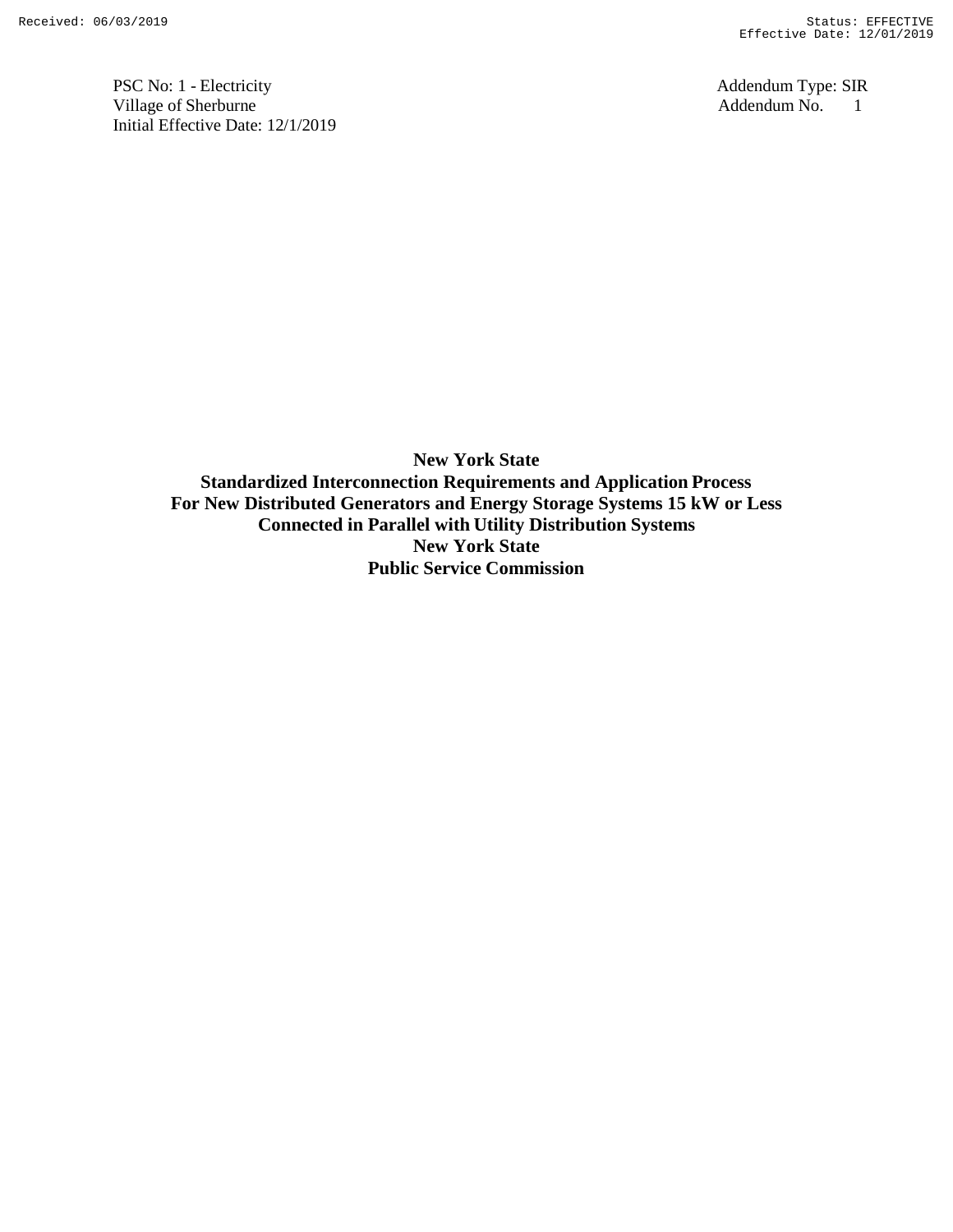### **Table of Contents**

| Α.             |  |
|----------------|--|
| В.             |  |
|                |  |
| А.             |  |
| 1.             |  |
| 2.             |  |
| 3.             |  |
| 4.             |  |
| 5.             |  |
| В.             |  |
| $\mathsf{C}$ . |  |
| D.             |  |
| E.             |  |
| F.             |  |
| G.             |  |
| Η.             |  |
| I.             |  |
|                |  |
|                |  |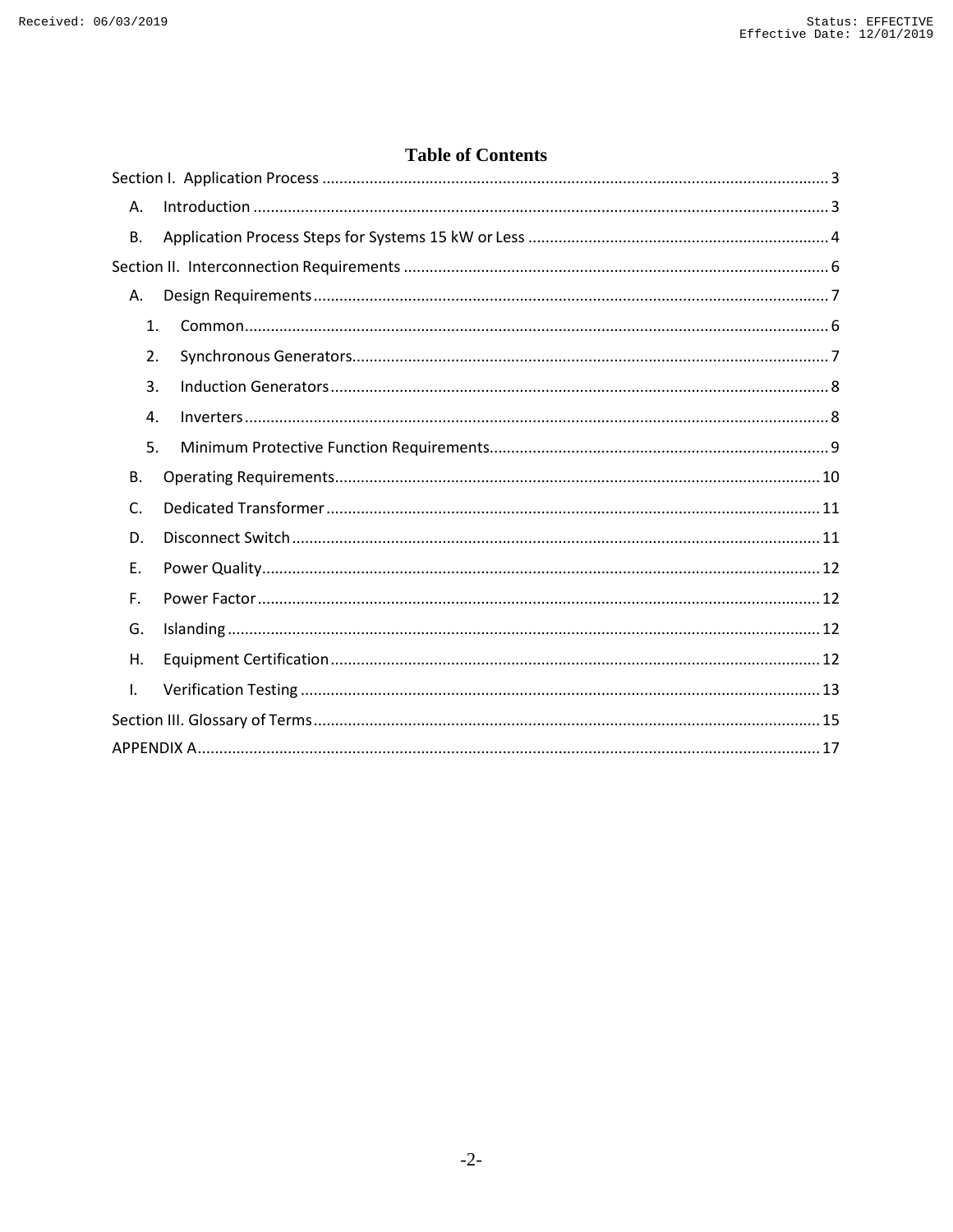### **Section I. ApplicationProcess**

#### <span id="page-2-0"></span>**New York State Standardized Interconnection Requirements and Application Process for New Distributed Generators and Energy Storage Systems 15 kW or Less Connected in Parallel with Utility Distribution Systems("SIR")**

#### <span id="page-2-1"></span>A. **Introduction**

This section provides a framework for processing applications to:

- interconnect new distributed generation ("DG") facilities with a generator nameplate rating of 15 kW or less [aggregated on the customer side of the point of common coupling ("PCC")], and
- interconnect new energy storage system (ESS) facilities with an AC inverter/converter nameplate rating of 15 kW or less aggregated on the customer side of the PCC that may be combined with existing or new DG (Hybrid Projects), however, maximum export capacity onto the utility distribution system is capped at an AC nameplate rating or AC inverter/converter nameplate rating of 15 kW. ESS shall only be allowed to charge from the DG and not from the electric utility systems; and,
- review any modifications affecting the interface at the PCC to existing DG facilities with a nameplate rating of 15 kW or less (aggregated on the customer side of the PCC) that have been interconnected to the utility distribution system and where an existing contract between the applicant and the utility is in place.

Distributed Generation or Energy Storage Systems neither designed to operate, nor operating, in parallel with the utility's electrical system is not subject to these requirements. This section will ensure that applicants are aware of the technical interconnection requirements and utility interconnection policies and practices. This section will also provide applicants with an understanding of the process and information required to allow utilities to review and accept the applicants' equipment for interconnection in a reasonable and expeditious manner.

The time required to complete the process will reflect the complexity of the proposed project. Projects using previously submitted designs certified per the requirements of Section II.H will move through the process more quickly, and several steps may be satisfied with an initial application depending on the detail and completeness of the application and supporting documentation submitted by the applicant. Applicants submitting systems utilizing certified equipment however, are not exempt from providing utilities with complete design packages necessary for the utilities to verify the electrical characteristics of the generator systems, the interconnecting facilities, and the impacts of the applicants' equipment on the utilities'systems.

The application process and the attendant services must be offered on a non-discriminatory basis. The utilities must clearly identify their costs related to the applicants' interconnections, specifically those costs the utilities would not have incurred but for the applicants' interconnections. The utilities will keep a log of all applications, milestones met, and justifications for application-specific requirements. The applicants are to be responsible for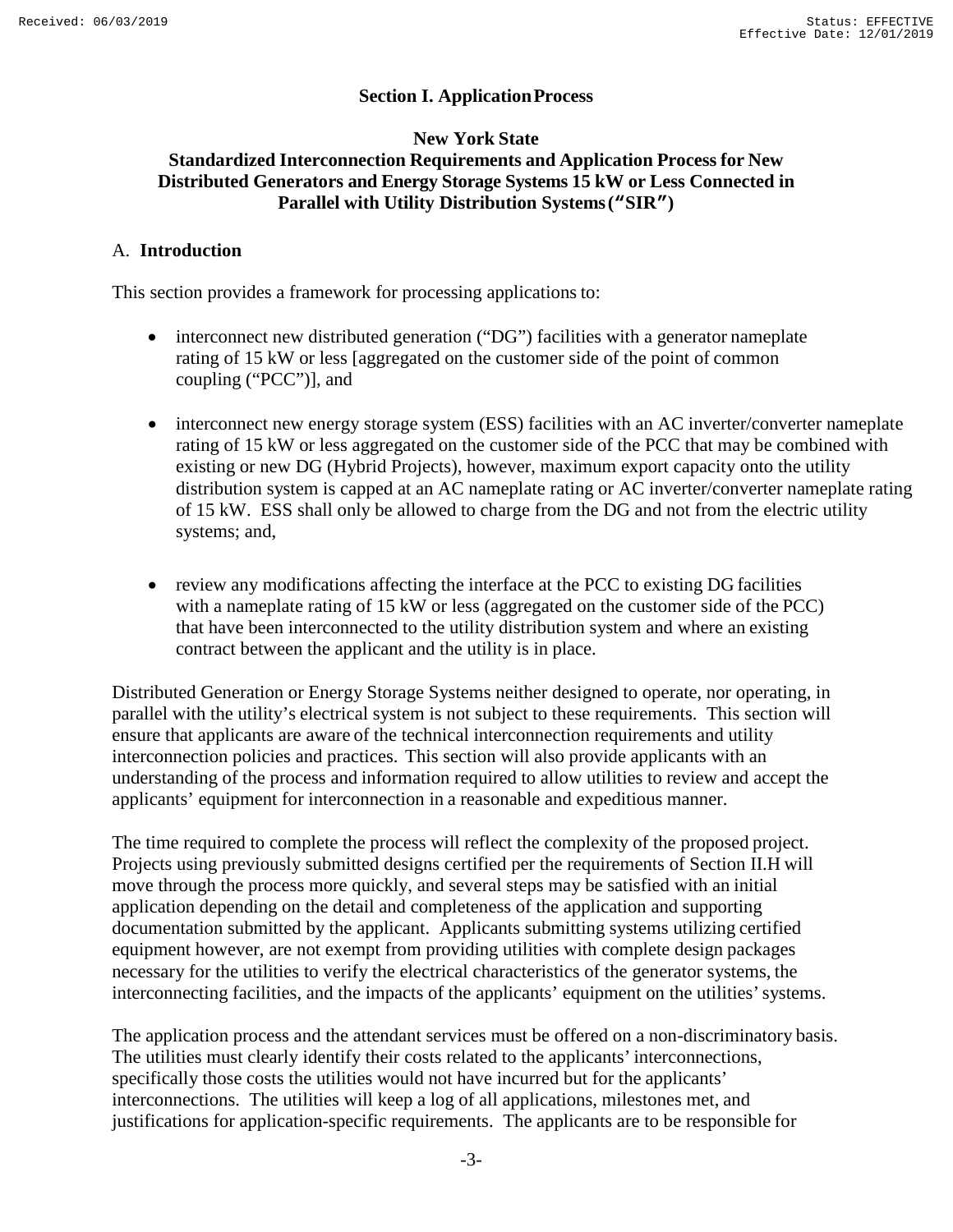payment of the utilities' costs, as provided for herein.

All application timelines shall commence the next Business Day following receipt ofinformation from the applicant. Staff of the Department of Public Service ("DPS Staff") will monitor the application process to ensure that applications are addressed in a timely manner. To perform this monitoring function, DPS Staff will meet periodically with utility and applicant representatives.

A glossary of terms used herein is provided in Section III.

#### <span id="page-3-0"></span>B. **Application Process Steps for Systems 15 kW or Less**

#### **STEP 1: Initial Communication from the Potential Applicant**

Communication could range from a general inquiry to a completed application.

### **STEP 2: The Inquiry is Reviewed by the Utility to Determine the Nature of the Project**

Technical staff from the utility may discuss the scope of the interconnection with the potential applicant (either by phone or in person) and provide a copy of the SIR document and any utility specific technical specifications that may apply. A utility representative shall be designated to serve as the single point of contact for the applicant in coordinating the potential applicant's project with the utility.

#### **STEP 3: Potential Applicant Files an Application**

The potential applicant submits a complete application package in the name of the customer to the utility. No application fee is required of the applicant for systems 15 kW or less. A complete application package will consist of (1) a letter of authorization by the customer (if the applicant is an agent for the customer), (2) the standard single page application form completed and signed by the applicant, (3) a signed copy of the standardized contract, (4) a three line diagram for the system identifying the manufacturer and model number of the equipment(s), (5) a copy of the manufacturer's data sheet for the equipment(s), (6) a copy of the manufacturers verification test procedure(s) and (7) a copy of the equipment(s) certification to the most current version of UL 1741. The equipment(s) will be considered acceptable by the utility if they meet the requirements of Section II.H. Electronic submission of all documents is acceptable, inclusive of electronic signature. Electronic signatures must meet the requirements for filing documents electronically with the Secretary of the Commission. The utility has ten (10) Business Days upon receipt of the original application submittal to determine if the application is complete, meets the SIR technical requirements in Section II, and/or approved for interconnection if all other requirements are met. The utility shall notify the applicant by email, fax, or other form of written communication. If the application is deemed not complete by the utility, the utility shall provide a detailed explanation of the deficiencies identified and a list of the additional information required from the applicant. Once it has received the required information, the utility shall notify the applicant of the acceptance or rejection of the application within ten (10) Business days. If the applicant fails to submit the additional information to the utility within thirty (30) Business Days following the date of the utility's written notification, the application shall be deemed withdrawn and no further action on the part of the utility is required.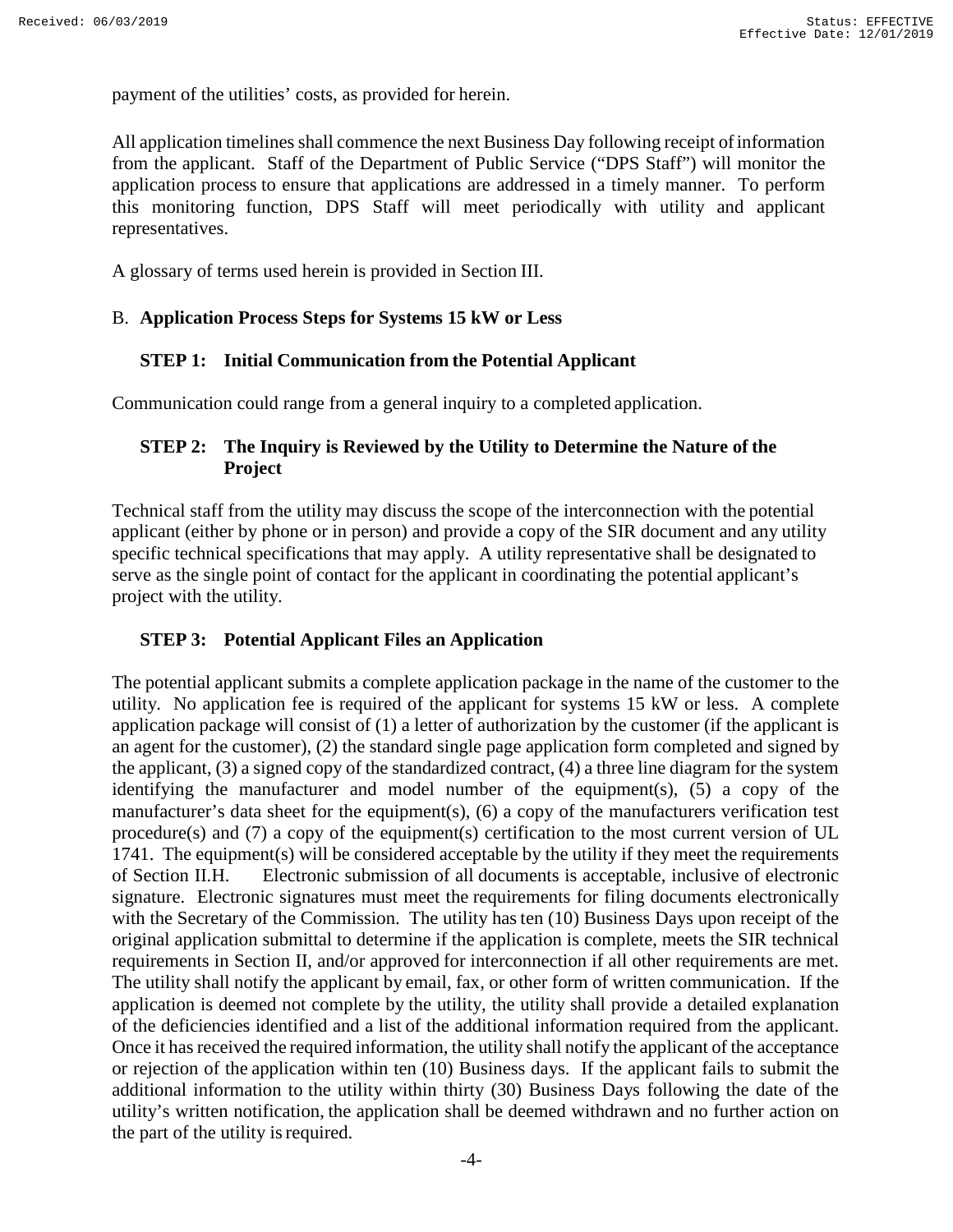The utility's notification of acceptance to the applicant shall include an executed New York State Standardized Interconnection Contract and the applicant may proceed with the proposed installation. The utility shall also indicate in its response to the applicant whether or not it plans to witness the testing and verification process in person.

An accepted application will be placed in each utility's interconnection inventory upon the utility's receipt of the New York State Standardized Contract executed by the applicant. If the final acceptance as set out in Step 6 below is not completed within twelve (12) months of receipt of such executed copy of the New York State Standardized Contract as a result of applicant inactivity, the utility has the right to notify the applicant by U.S. first class mail with delivery receipt confirmation that the applicant's project will be removed from the utility's interconnection inventory if the applicant does not respond within thirty (30) Business Days of the issue of such notification and provide a project status update and/or justification as to why the project should remain in the utility's interconnection inventory for an additional period of time.

With respect to an applicant proposing to install a system rated 15 kW or less, that is to be netmetered, if the utility determines that it is necessary to install a dedicated transformer(s) or other equipment to protect the safety and adequacy of electric service provided to other customers, the applicant shall be informed of its responsibility for the actual costs for installing the dedicated transformer(s) and other safety equipment. Appendix A sets forth the responsibility each applicant shall have with respect to the actual cost of the dedicated transformer(s) and other safety equipment.

### **STEP 4: System Installation**

The applicant will install the DG system according to the utility accepted design and the equipment manufacturer's requirements. If there are substantive design variations from the originally accepted system diagram, a revised system diagram (and other drawings for noninverter based systems) shall be submitted by the applicant for the utility's review and acceptance. All inverter based systems will be allowed to interconnect to the utility system for a period not to exceed two hours, for the sole purpose of assuring proper operation of the installed equipment.

For net metered systems, any modifications related to existing metering configurations to allow for net metering shall be completed by the utility within ten (10) Business Days of either notification to the utility that the installation has been completed or request for a verification test, whichever comes first.

#### **STEP 5: The Applicant's Facility is Tested in Accordance with the Standardized Interconnection Requirements**

Verification testing will be performed by the applicant in accordance with the written verification test procedure provided by the equipment manufacturer. If the utility requested to witness the testing and verification process in person as required in Step 3, the verification testing will be performed within ten (10) Business Days of the system installation completion date, at a mutually agreeable time. If the utility has opted not to witness the test, the applicant will send the utility within five (5) Business Days of completion of such tests a written notification certifying that the system has been installed and tested in compliance with the SIR, the utility-accepted design and the equipment manufacturer's instructions. The applicant's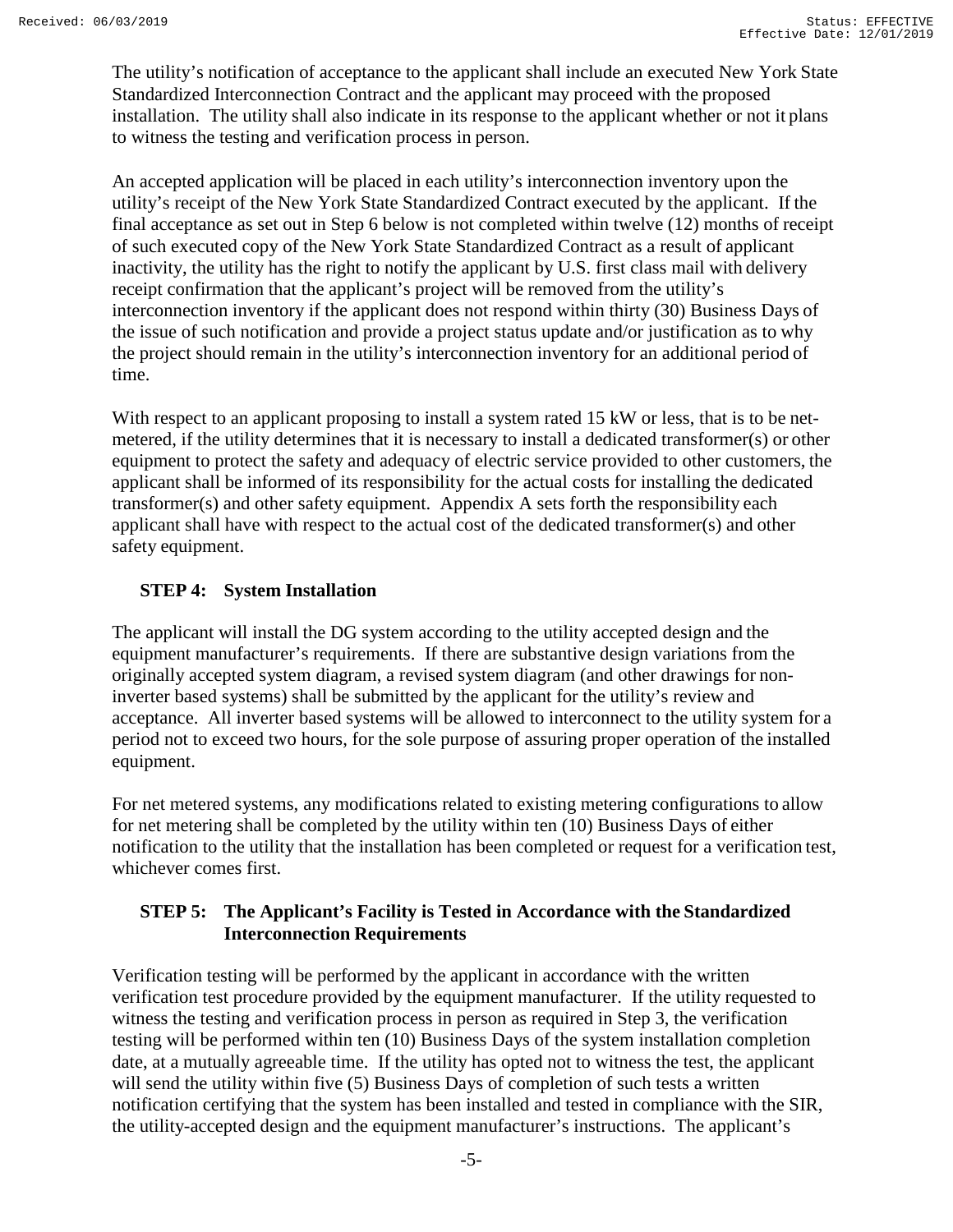facility will be allowed to commence parallel operation upon satisfactory completion of the tests in Step 5. The applicant must have complied with, and must continue to comply with, all contractual and technical requirements.

#### **STEP 6: Final Acceptance**

Within five (5) Business Days of receiving the written notification of successful test completion from Step 5, the utility will issue to the applicant a formal letter of acceptance for interconnection. Within five (5) Business Days of the completion of the on-site verification, the utility will issue to the applicant either a formal letter of acceptance for interconnection or a detailed explanation of the deficiencies in the system.

#### **Section II. Interconnection Requirements**

#### <span id="page-5-2"></span><span id="page-5-1"></span><span id="page-5-0"></span>A. **Design Requirements**

#### **1. Common**

The generator-owner shall provide appropriate protection and control equipment, including a protective device that utilizes an automatic disconnect device that will disconnect the generation in the event that the portion of the utility system that serves the generator is de-energized for any reason or for a fault in the generator-owner's system. The generator-owner's protection and control equipment shall be capable of automatically disconnecting the generation upon detection of an islanding condition and upon detection of a utility system fault.

The type and size of the generation facility is based on electrical generator nameplate data (AC output).

The generator-owner's protection and control scheme shall be designed to ensure that the generation remains in operation when the frequency and voltage of the utility system is within the limits specified by the required operating ranges. Upon request from the utility, the generator-owner shall provide documentation detailing compliance with the requirements set forth in this document.

The specific design of the protection, control, and grounding schemes will depend on the size and characteristics of the generator-owner's generation, as well the generator- owner's load level, in addition to the characteristics of the particular portion of the utility's system where the generator-owner is interconnecting.

The generator-owner shall have, as a minimum, an automatic disconnect device(s) sized to meet all applicable local, state, and federal codes and operated by over and under voltage and over and under frequency protection. For three-phase installations, the over and under voltage function should be included for each phase and the over and under frequency protection on at least one phase. All phases of a generator or inverter interface shall disconnect for voltage or frequency trip conditions sensed by the protective devices. Voltage protection shall be wired phase to ground for single phase installations and for applications using wye grounded-wye grounded service transformers.

The settings below are listed for single-phase and three-phase applications using wye groundedwye grounded service transformers or wye grounded-wye grounded isolation transformers. For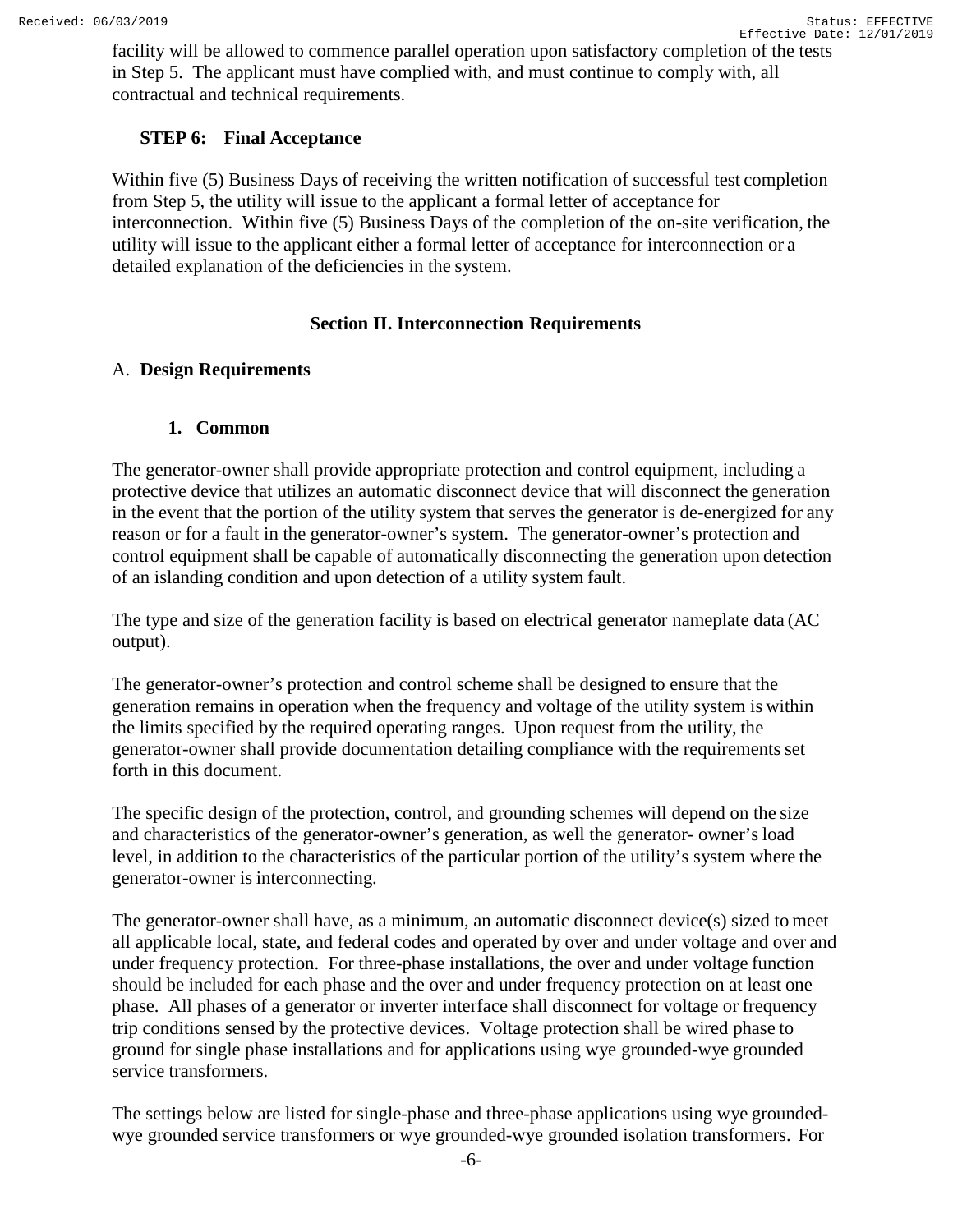applications using other transformer connections, a site-specific review will be conducted by the utility and the revised settings identified in Step 6 of the Application Process.

The requirements set forth in this document are intended to be consistent with those contained in the most current version of IEEE Std 1547, Standard for Interconnecting Distributed Resources with Electric Power Systems. The requirements in IEEE Std 1547 above and beyond those contained in this document shall be followed and any other Standards included in or referenced to in IEEE Std 1547 shall be adhered to.

### **Voltage Response**

The required operating range for the generators shall be from 88% to 110% of nominal voltage magnitude. In addition, the generator shall not cause the system voltage at the PCC to deviate from a range of 95% to 105% of the utility system voltage. For excursions outside these limits the protective device shall automatically initiate a disconnect sequence from the utility system as detailed in the most current version of IEEE Std 1547. Clearing time is defined as the time the range is initially exceeded until the generator-owner's equipment ceases to energize the PCC and includes detection and intentional time delay. Other static or dynamic voltage functionalities shall be permitted as agreed upon by the utility and generator-owner.

## **Frequency Response**

The required operating range for the generators shall be from 59.3 Hz to 60.5 Hz If deemed necessary due to abnormal system conditions the utility may request that the generator operate at frequency ranges below 59.3 Hz in coordination with the load shedding schemes of the utility system. For excursions outside these limits the protective device shall automatically initiate a disconnect sequence from the utility system as detailed in the most current version of IEEE Std 1547. Clearing time is defined as the time the range is initially exceeded until the generatorowner's equipment ceases to energize the PCC and includes detection and intentional time delay. Other static or dynamic frequency functionalities shall be permitted as agreed upon by the utility and generator-owner.

## **Reconnection to the Utility System**

If the generation facility is disconnected as a result of the operation of a protective device, the generator-owner's equipment shall remain disconnected until the utility's service voltage and frequency have recovered to acceptable voltage and frequency limits as defined in the most current version of IEEE Std 1547 for a minimum of five (5) minutes.

## **2. Synchronous Generators**

<span id="page-6-0"></span>Synchronous generation shall require synchronizing facilities. These shall include automatic synchronizing equipment or manual synchronizing with relay supervision, voltage regulator, and power factor control.

For all synchronous generators sufficient reactive power capability shall be provided by the generator-owner to withstand normal voltage changes on the utility's system. The generator voltage VAR schedule, voltage regulator, and transformer ratio settings shall be jointly determined by the utility and the generator-owner to ensure proper coordination of voltages and regulator action. Generator-owners shall have synchronous generator reactive power capability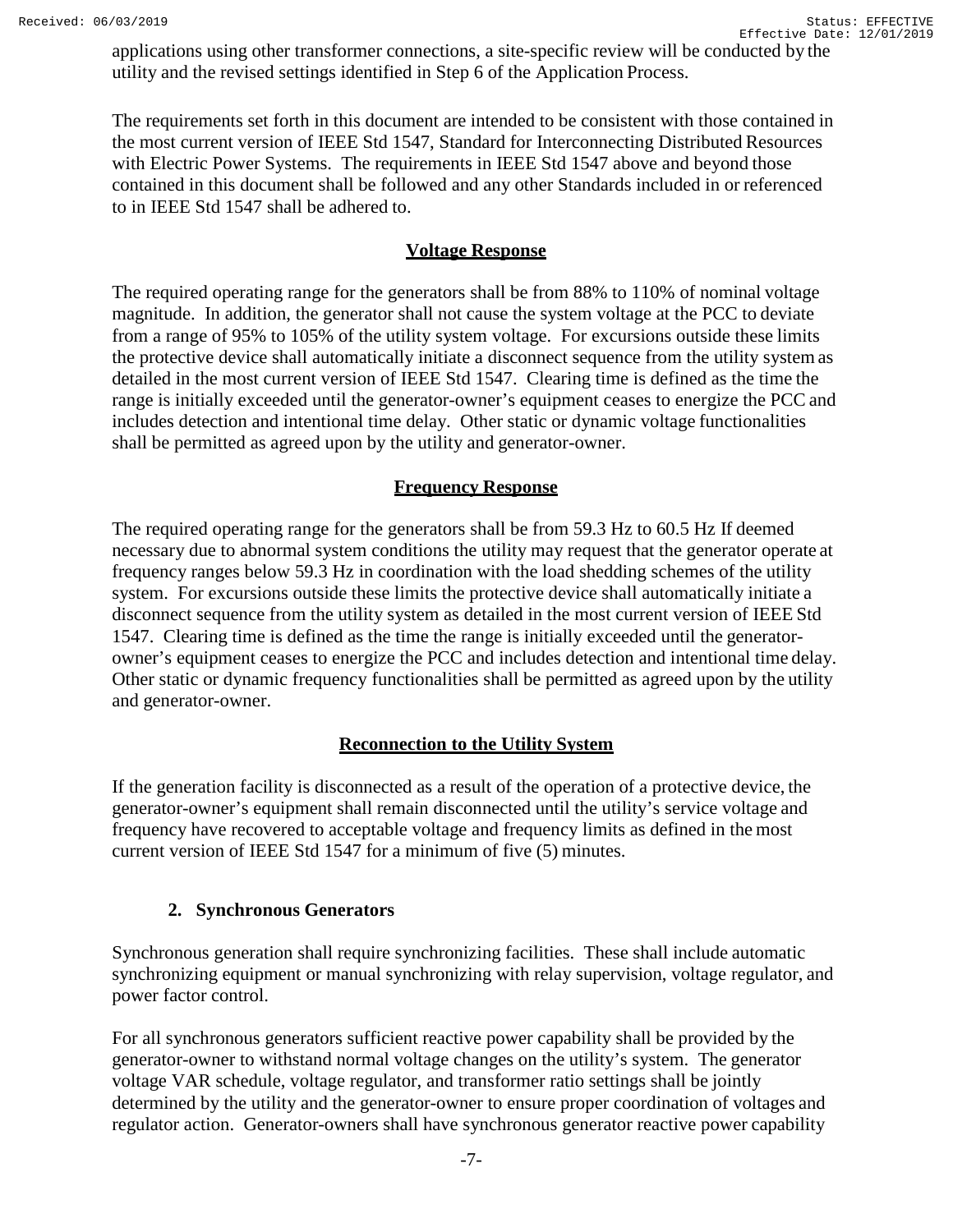to withstand voltage changes up to 5% of the base voltage levels.

A voltage regulator must be provided and be capable of maintaining the generator voltage under steady state conditions within plus or minus 1.5% of any set point and within an operating range of plus or minus 5% of the rated voltage of the generator.

Generator-owners shall adopt one of the following grounding methods for synchronous generators:

- a) Solid grounding
- b) High- or low-resistance grounding
- c) High- or low-reactance grounding
- d) Ground fault neutralizer grounding

<span id="page-7-0"></span>Synchronous generators shall not be permitted to connect to utility secondary network systems without the acceptance of the utility.

#### **3. Induction Generators**

Induction generation may be connected and brought up to synchronous speed (as an induction motor) if it can be demonstrated that the initial voltage drop measured at the PCC is acceptable based on current inrush limits. The same requirements also apply to induction generation connected at or near synchronous speed because a voltage dip is present due to an inrush of magnetizing current. The generator-owner shall submit the expected number of starts per specific time period and maximum starting kVA draw data to the utility.

Starting or rapid load fluctuations on induction generators can adversely impact the utility's system voltage. Corrective step-switched capacitors or other techniques may be necessary. These measures can, in turn, cause ferroresonance. If these measures are installed on the customer's side of the PCC, the utility will review these measures and may require the customer to install additional equipment.

#### **4. Inverters**

<span id="page-7-1"></span>Direct current generation can only be installed in parallel with the utility's system using a synchronous inverter. The design shall be such as to disconnect this synchronous inverter upon a utility system event. Inverters intended to provide local grid support during system events that result in voltage and/or frequency excursions as described in Section II.A.1 shall be provided with the required onboard functionality to allow for the equipment to remain online for the duration of the event.

It is recommended that equipment be selected from the Department of Public Service "Certified Interconnection Equipment list" maintained on the Commission's website. Interconnected DG systems utilizing equipment not found in such list must meet all functional requirements of the current version of IEEE Std 1547 and be protected by utility grade relays (as defined in these requirements) using settings approved by the utility and verified in the field. The field verification test must demonstrate that the equipment meets the voltage and frequency requirements detailed in this section.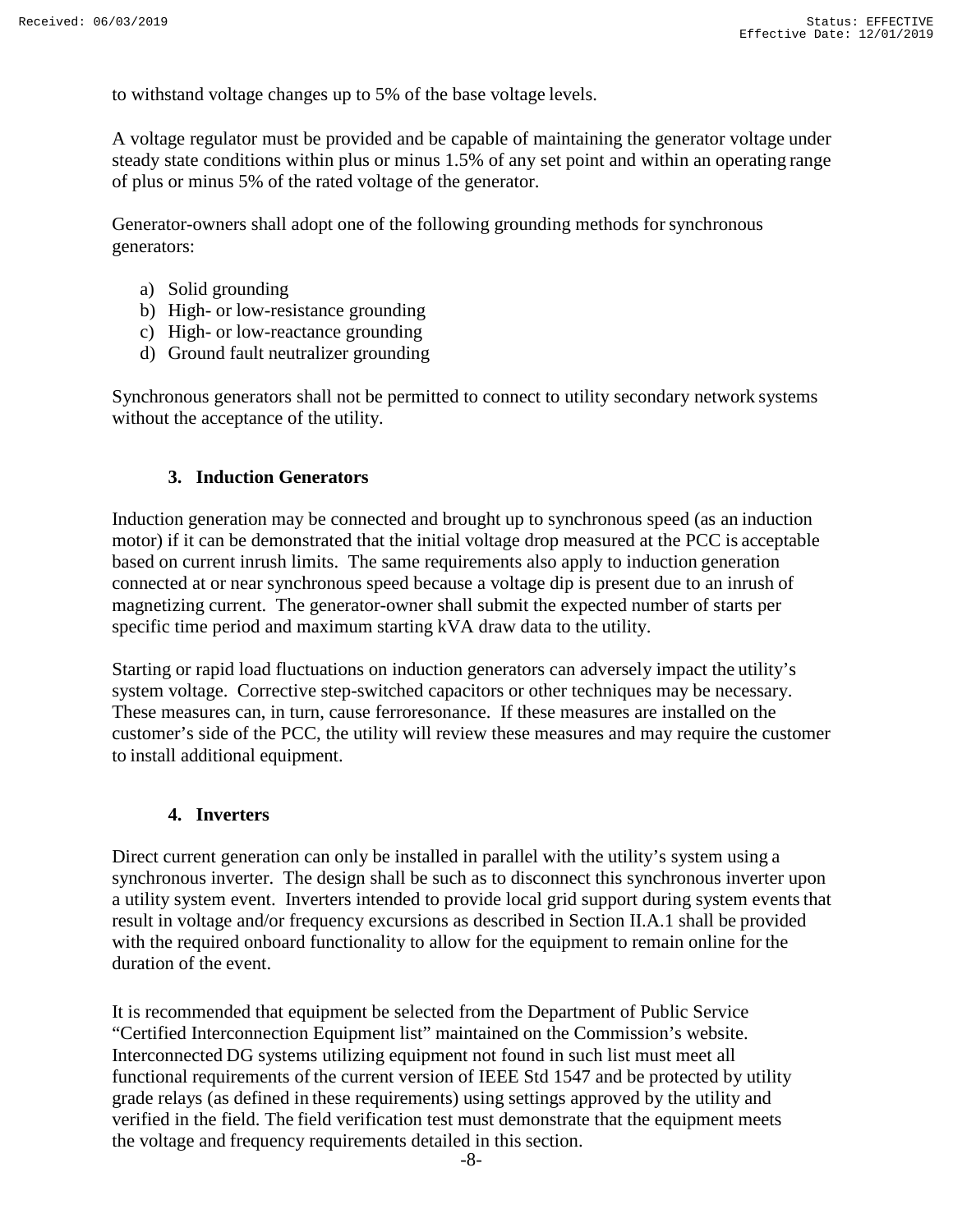Synchronization or re-synchronization of an inverter to the utility system shall not result in a voltage deviation that exceeds the requirements contained in Section II.E, Power Quality. Only inverters designed to operate in parallel with the utility system shall be utilized for that purpose.

### **5. Minimum Protective Function Requirements**

<span id="page-8-0"></span>Protective system requirements for distributed generation facilities result from an assessment of many factors, including but not limited to:

- Type and size of the distributed generation facility
- Voltage level of the interconnection
- Location of the distributed generation facility on the circuit
- Distribution transformer
- Distribution system configuration
- Available fault current
- Load that can remain connected to the distributed generation facility under isolated conditions
- Amount of existing distributed generation on the local distribution system.

As a result, protection requirements cannot be standardized according to any single criteria. Minimum protective function requirements shall be as detailed in the table below. Function numbers, as detailed in the latest version of ANSI C37.2, are listed with each function. All voltage, frequency, and clearing time set points shall be field adjustable.

| <b>Synchronous Generators</b>    | <b>Induction Generators</b> | Inverters                 |  |
|----------------------------------|-----------------------------|---------------------------|--|
| Over/Under Voltage               | Over/Under Voltage          | Over/Under                |  |
| (Function $27/59$ )              | (Function $27/59$ )         | <b>Voltage</b> (Function  |  |
| Over/Under Frequency             | Over/Under Frequency        | Over/Under Frequency      |  |
| (Function 81O/81U)               | (Function 81O/81U)          | (Function 81O/81U)        |  |
| <b>Anti-Islanding Protection</b> | Anti-Islanding Protection   | Anti-Islanding Protection |  |

The need for additional protective functions shall be determined by the utility on a case- by-case basis. If the utility determines a need for additional functions, it shall notify the generator-owner in writing of the requirements. The notice shall include a description of the specific aspects of the utility system that necessitate the addition, and an explicit justification for the necessity ofthe enhanced capability. The utility shall specify and provide settings for those functions that the utility designates as being required to satisfy protection practices. Any protective equipment or setting specified by the utility shall not be changed or modified at any time by the generatorowner without written consent from the utility.

The generator-owner shall be responsible for ongoing compliance with all applicable local, state, and federal codes and standardized interconnection requirements as they pertain to the interconnection of the generating equipment. Protective devices shall utilize their own current transformers and potential transformers and not share electrical equipment associated with utility revenue metering.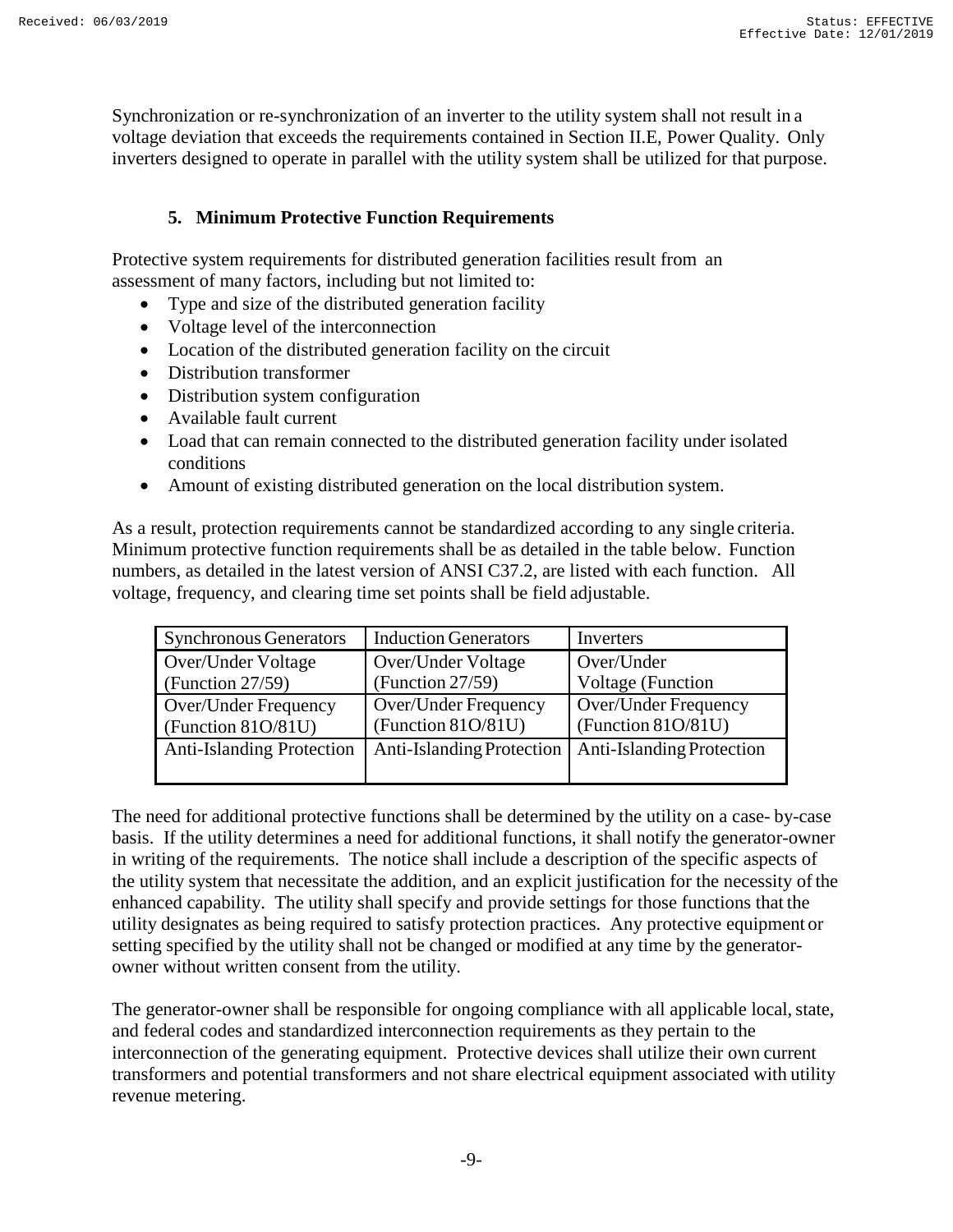A failure of the generator-owner's protective devices, including loss of control power, shall open the automatic disconnect device, thus disconnecting the generation from the utility system. A generator-owner's protection equipment shall utilize a non-volatile memory design such that a loss of internal or external control power, including batteries, will not cause a loss of interconnection protection functions or loss of protection set points.

All interface protection and control equipment shall operate as specified independent of the calendar date.

#### <span id="page-9-0"></span>B. **Operating Requirements**

The generator-owner shall provide a 24-hour telephone contact. This contact will be used by the utility to arrange access for repairs, inspection, or emergencies. The utility will make such arrangements (except for emergencies) during normal business hours. Voltage and frequency trip set point adjustments shall be accessible to service personnel only.

Any changes to these settings must be reviewed and approved by the utility.

The generator-owner shall not supply power to the utility during any outages of the utility system that serves the PCC. The generator-owner's generation may be operated during such outages only with an open tie to the utility. Islanding will not be permitted. The generator-owner shall not energize a de-energized utility circuit for any reason.

The disconnect switch specified may be opened by the utility at any time for any of the following reasons:

- a. to eliminate conditions that constitute a potential hazard to utility personnel or the general public;
- b. pre-emergency or emergency conditions on the utility system;
- c. a hazardous condition is revealed by a utility inspection;
- d. protective device tampering;
- e. parallel operation prior to utility approval to interconnect.

The disconnect switch may be opened by the utility for the following reasons, after notice to the responsible party has been delivered and a reasonable time to correct (consistent with the conditions) has elapsed:

- a. A generator-owner has failed to make available records of verification tests and maintenance of its protective devices;
- b. A generator-owner's system adversely impacts the operation of utility equipment or equipment belonging to other utility customers;
- c. A generator-owner's system is found to adversely affect the quality of service to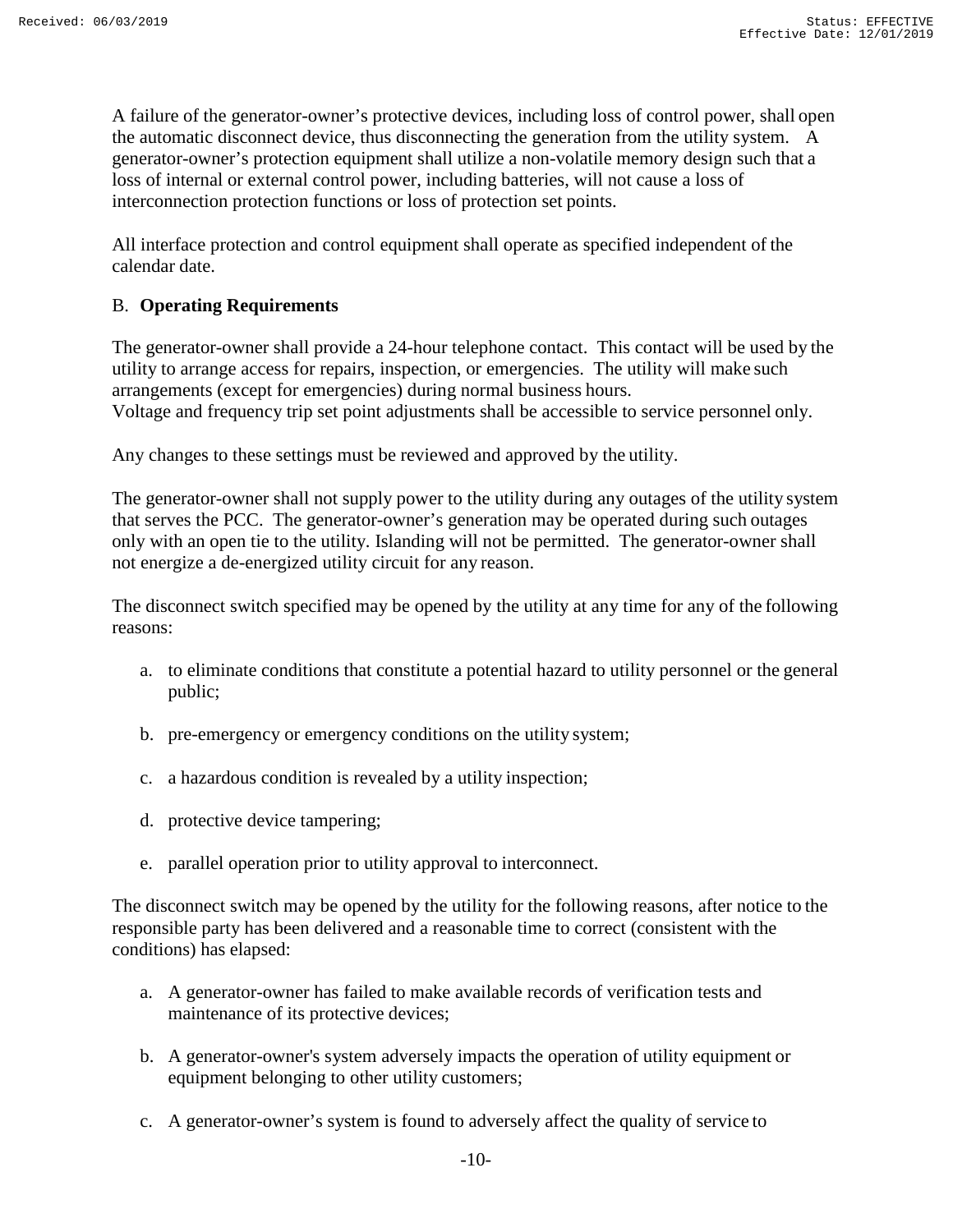adjoining customers.

The utility will provide a name and telephone number so that the generator-owner can obtain information about the utility lock-out.

The generator-owner shall be allowed to disconnect from the utility without prior notice in order to self-generate.

If a generator-owner proposes any modification to the system that has an impact on the interface at the PCC after it has been installed and a contract between the utility and the generator-owner has already been executed, then any such modifications must be reviewed and approved by the utility before the modifications are made.

ESS shall only be allowed to charge from the DG and not from the electric utility system.

#### <span id="page-10-0"></span>C. **Dedicated Transformer**

The utility reserves the right to require a power-producing facility to connect to the utility system through a dedicated transformer. The transformer shall either be provided by the connecting utility at the generator-owner's expense, purchased from the utility, or conform to the connecting utility's specifications. The transformer that is part of the normal electrical service connection of a generator-owner's facility may meet this requirement if there are no other customers supplied from it. A dedicated transformer is not required if the installation is designed and coordinated with the utility to protect the utility system and its customers adequately from potential detrimental net effects caused by the operation of the generator.

If the utility determines a need for a dedicated transformer, it shall notify the generator- owner in writing of the requirements. The notice shall include a description of the specific aspects of the utility system that necessitate the addition, the conditions under which the dedicated transformer is expected to enhance safety or prevent detrimental effects, and the expected response of a normal, shared transformer installation to such conditions.

#### <span id="page-10-1"></span>D. **Disconnect Switch**

Generating equipment shall be capable of being isolated from the utility system by means of an external, manual, visible, gang-operated, load break disconnecting switch. The disconnect switch shall be installed, owned, and maintained by the customer- generator, and located between the generating equipment and its interconnection point with the utility system.

The disconnect switch must be rated for the voltage and current requirements of the installation.

The basic insulation level (BIL) of the disconnect switch shall be such that it will coordinate with that of the utility's equipment. Disconnect devices shall meet applicable requirements of the most current revision of UL, ANSI, and IEEE standards, and shall be installed to meet all applicable local, state, and federal codes. (New York City Building Code may require additional certification.)

The disconnect switch shall be clearly marked, "Generator Disconnect Switch," with permanent 3/8 inch or larger letters.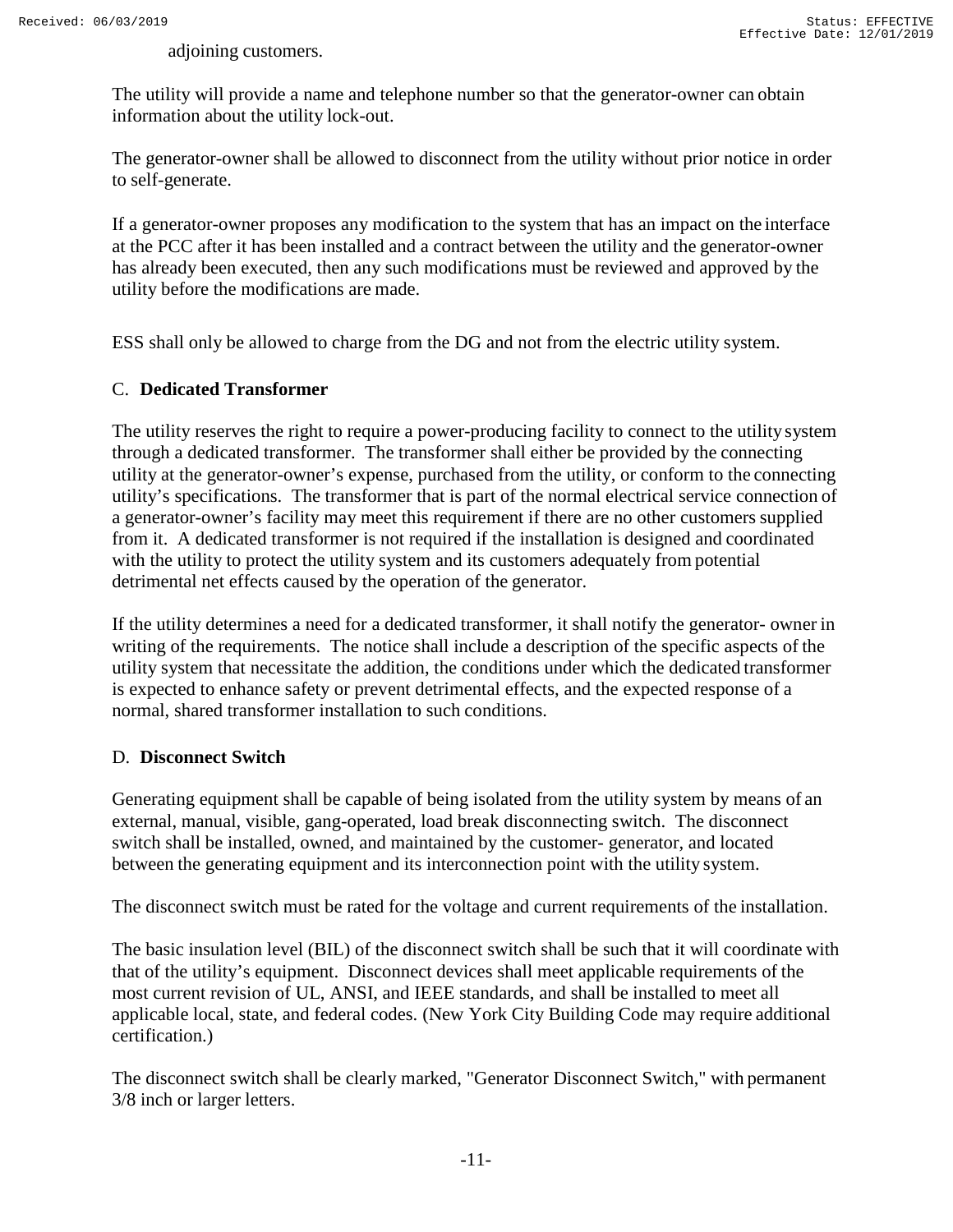The customer-generator will propose, and the utility will approve, the location of the disconnect switch. The location and nature of the disconnect switch shall be indicated in the immediate proximity of the electric service entrance. The disconnect switch shall be readily accessible for operation and locking by utility personnel in accordance with Section II.B, Operating Requirements. The disconnect switch must be lockable in the open position with a 3/8" shank utility padlock.

### <span id="page-11-0"></span>E. **Power Quality**

The maximum harmonic limits for electrical equipment shall be in accordance with the latest version of IEEE Std 519 IEEE Recommended Practices and Requirements for Harmonic Control in Electric Power Systems to limit the maximum individual frequency voltage harmonic to 3% of the fundamental frequency and the total harmonic distortion (THD) to 5% on the utility side of the PCC. Mitigation measures necessary to comply with these requirements shall at the generator-owner's expense.

#### <span id="page-11-1"></span>F. **Power Factor**

If the average power factor, as measured at the PCC, is less than 0.9 (leading or lagging), the method of power factor correction necessitated by the installation of the generator will be negotiated with the utility as a commercial item. If the average power factor of the generator is proven to be above the minimum of 0.9 (leading or lagging) by the customer and accepted by the utility, that power factor value shall be used for any further utility design calculations and requirements.

Induction power generators may be provided VAR capacity from the utility system at the generator-owner's expense. The installation of VAR correction equipment by the generatorowner on the generator-owner's side of the PCC must be reviewed and approved by the utility prior to installation.

#### <span id="page-11-2"></span>G. **Islanding**

Systems must be designed and operated so that islanding is not sustained on utility distribution circuits or on substation bus and transmission systems. The requirements listed in this document are designed and intended to prevent islanding. Special protection schemes and system modifications may be necessary based on the capacity of the proposed system and the configuration and existing loading on the subject circuit.

#### <span id="page-11-3"></span>H. **Equipment Certification**

In order for the equipment to be acceptable for interconnection to the utility system without additional protective devices, the interface equipment must be equipped with the minimum protective function requirements listed in the table in Section II.A.5 and be tested by a Nationally Recognized Testing Laboratory (NRTL) recognized by the United States Occupational Safety and Health Administration (OSHA) in compliance with the most current revision of UL 1741.

For each interconnection application, documentation including the proposed equipment certification, stating compliance with UL 1741 by an NRTL, shall be provided by the applicant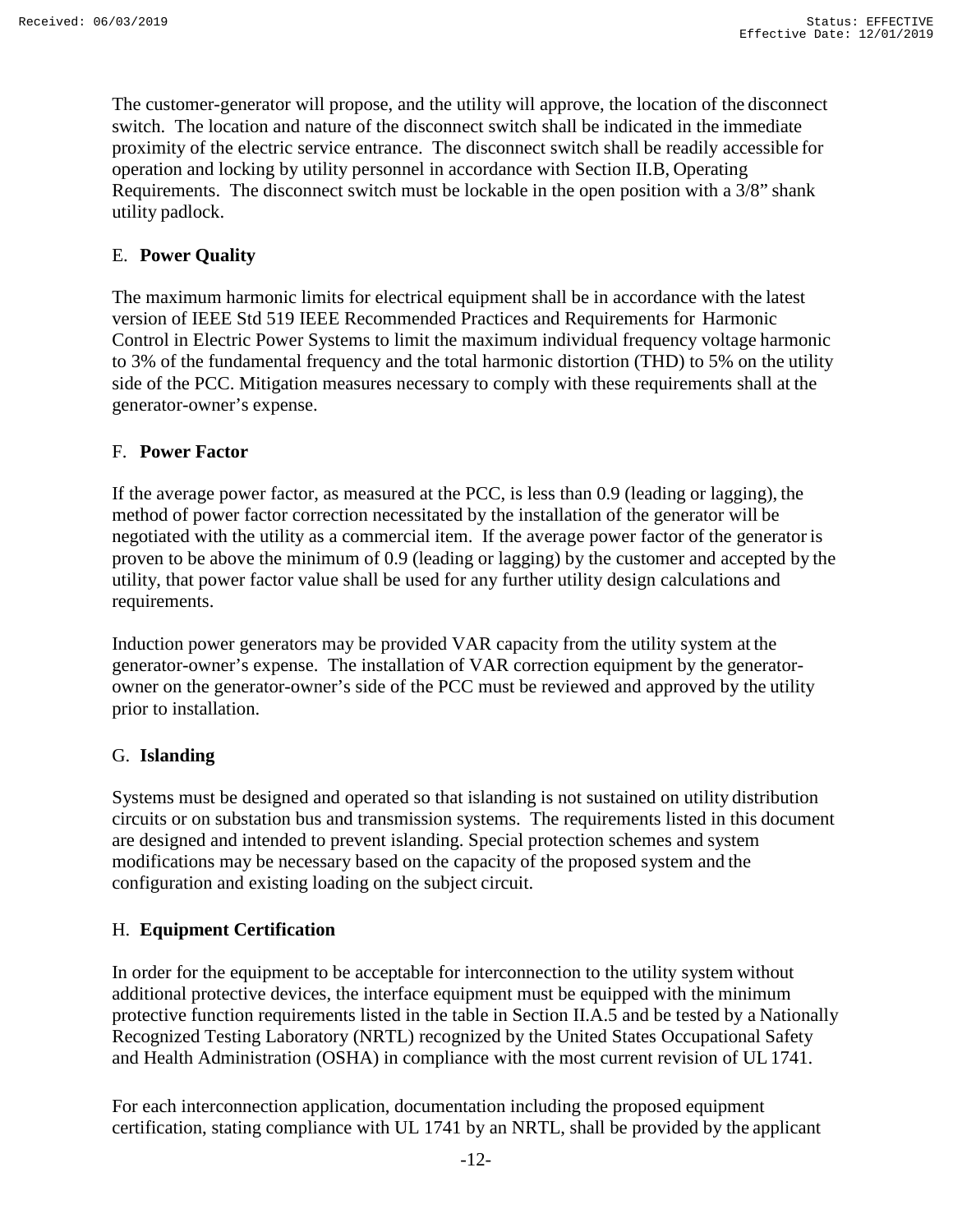to the utility. Supporting information from an NRTL website or UL's website stating compliance is acceptable for documentation.

If an equipment manufacturer, vendor, or any other party desires, documentation indicating compliance as stated above may be submitted to the Department of Public Service for listing under the "Certified Interconnection Equipment (Certified Equipment)" list on the Commission's website [\(http://www.dps.ny.gov/distgen.htm\)](http://www.dps.ny.gov/distgen.htm).

Certification information for equipment tested and certified to the most current revision of UL 1741 by a non-NRTL shall be provided by the manufacturer, or vendor to the contacts listed on the Public Service Commission's website [\(http://www.dps.ny.gov/distgen.htm\)](http://www.dps.ny.gov/distgen.htm) for review before final acceptance and posting under the Certified Equipment list. Utilities are not responsible for reviewing and approving equipment tested and certified by a non-NRTL.

If equipment is UL 1741 certified by an NRTL and compliance documentation is submitted to the utility, the utility shall accept such equipment for interconnection in New York State. All equipment certified to the most current revision of UL 1741 by an NRTL shall be deemed 'certified equipment' even if it does not appear on the Commission's website under the Certified Equipment list.

Utility grade relays need not be certified per the requirements of this section.

For DG systems that are already interconnected with the utility's electrical system and seek to use the New York State Standardized Interconnection Requirements and Application Processin order to qualify for net metering, no DG system will be required to obtain recertification the latest equipment certification standards, as long as the DG system met the equipment certification requirements by the utility in effect at the time of the DG unit's interconnection.

### <span id="page-12-0"></span>I. **Verification Testing**

All interface equipment must include a verification test procedure as part of the documentation presented to the utility. Except for the case of small single-phase inverters as discussed later, the verification test must establish that the protection settings meet the SIR requirements. The verification testing may be site-specific and is conducted periodically to assure continued acceptable performance.

Upon initial parallel operation of a generating system, or any time interface hardware orsoftware is changed, the verification test must be performed. A qualified individual must perform verification testing in accordance with the manufacturer's published test procedure. Qualified individuals include professional engineers, factory-trained and certified technicians, and licensed electricians with experience in testing protective equipment. The utility reserves the right to witness verification testing or require written certification that the testing was successfully performed.

Verification testing shall be performed at least once every four years. All verification tests prescribed by the manufacturer shall be performed. If wires must be removed to perform certain tests, each wire and each terminal must be clearly and permanently marked. The generator-owner shall maintain verification test reports for inspection by the utility.

Systems shall be verified upon initial parallel operation and once every four years as follows: the generator-owner shall interrupt the utility source and verify that the equipment automatically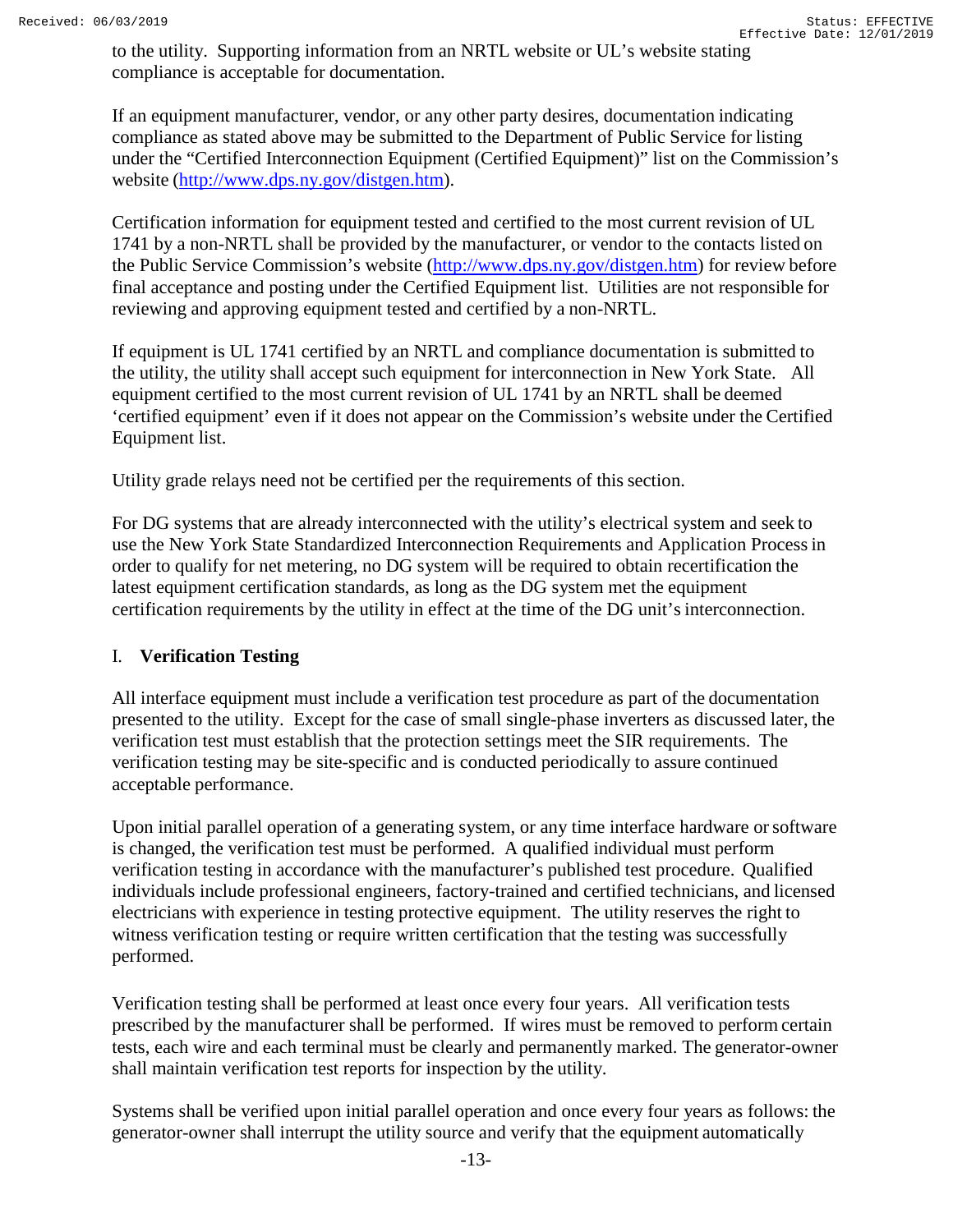disconnects and does not reconnect for at least five minutes after the utility source is reconnected. The owner shall maintain a log of these operations for inspection by the connecting utility. Any system that depends upon a battery for trip power shall be checked and logged at least annually for proper voltage. Once every four (4) years the battery must be either replaced or a discharge test performed.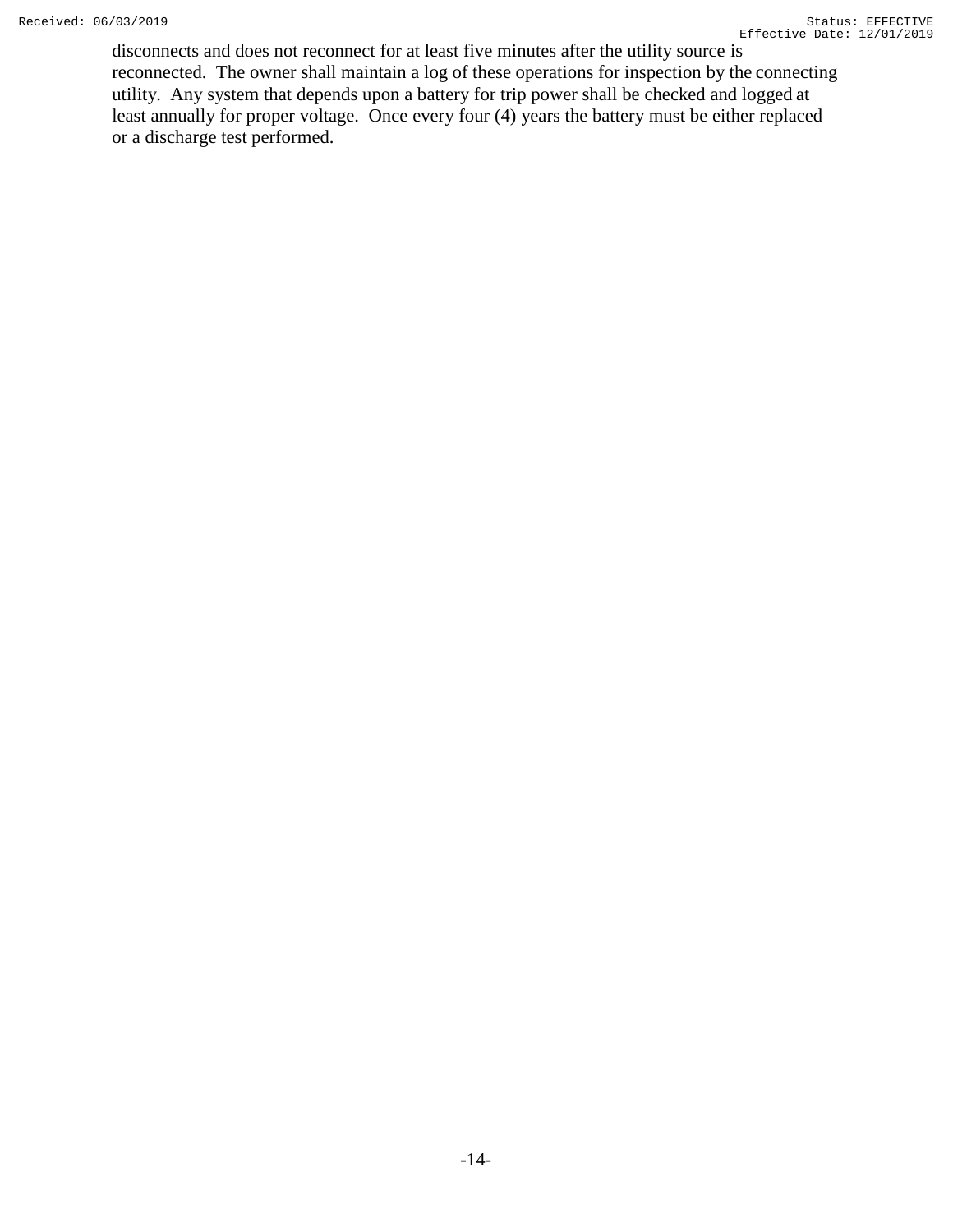#### **Section III. Glossary ofTerms**

<span id="page-14-0"></span>**Automatic Disconnect Device:** An electronic or mechanical switch used to isolate a circuit or piece of equipment from a source of power without the need for human intervention.

**Business Day:** Monday through Friday, excluding utility holidays.

**Cease to Energize:** Cessation of energy flow capability.

**Customer-Generator:** A utility customer who owns or operates electric generating equipment located and used at the customer's premises, and/or the utility customer's agent.

**Dedicated Transformer:** A transformer installed by the utility to isolate a DG system.

**Disconnect (verb):** To isolate a circuit or equipment from a source of power. If isolation is accomplished with a solid-state device, "Disconnect" shall mean to cease the transfer of power.

**Disconnect Switch:** A mechanical device used for isolating a circuit or equipment from a source of power.

**Energy Storage System (ESS)**: A commercially-available mechanical, electrical or electro-chemical means to store and release electrical energy, and its associated electrical inversion device and control functions that may stand-alone or be paired with a distributed generator at a point of common coupling.

**Generator-Owner:** An applicant to operate on-site power generation equipment in parallel with the utility grid per the requirements of this document.

**Islanding:** A condition in which a portion of the utility system that contains both load and distributed generation is isolated from the remainder of the utility system. (Adopted from IEEE Std 929.)

**Point of Common Coupling (PCC):** The point at which the interconnection between the electric utility and the customer interface occurs. Typically, this is the customer side of the utility revenue meter.

**Protective Device:** A device that continuously monitors a designated parameter related to the operation of the generation system that operates if preset limits are exceeded.

**Required Operating Range:** The range of magnitudes of the utility system voltage or frequency where the generator-owner's equipment, if operating, is required to remain in operation for the purposes of compliance with UL 1741. Excursions outside these ranges must result in the automatic disconnection of the generation within the prescribed time limits.

**Safety Equipment:** Includes dedicated transformers or equipment and facilities to protect the safety and adequacy of electric service provided to other customers.

**Solar Applicant:** An applicant who is proposing to install a photovoltaic generating system, not to exceed 15 kW.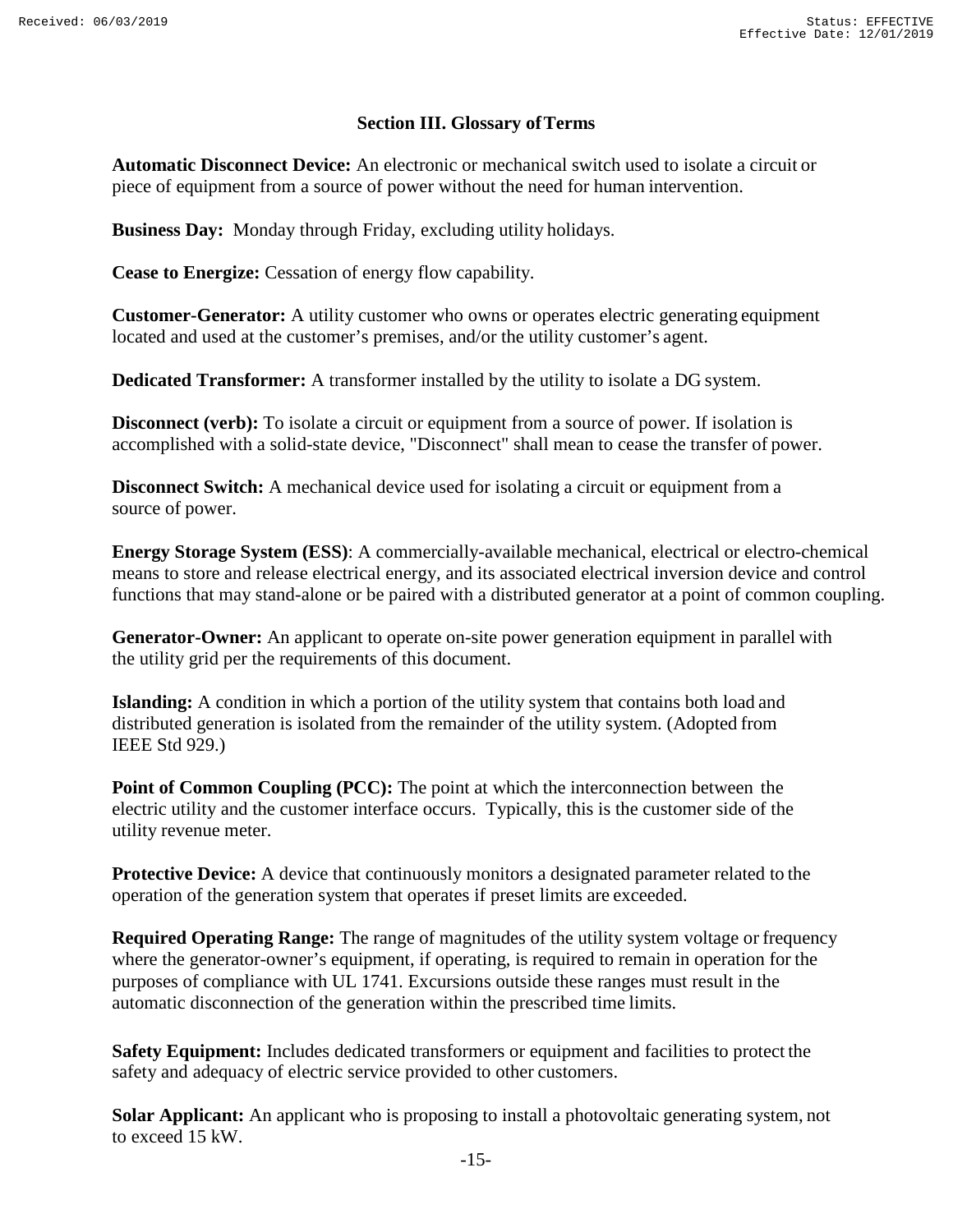**Verification Test:** A test performed upon initial installation and repeated periodically to determine that there is continued acceptable performance.

**Wind, Applicant:** An applicant who is proposing to install a wind electric generating system, not to exceed a combined rated capacity of 15 kW.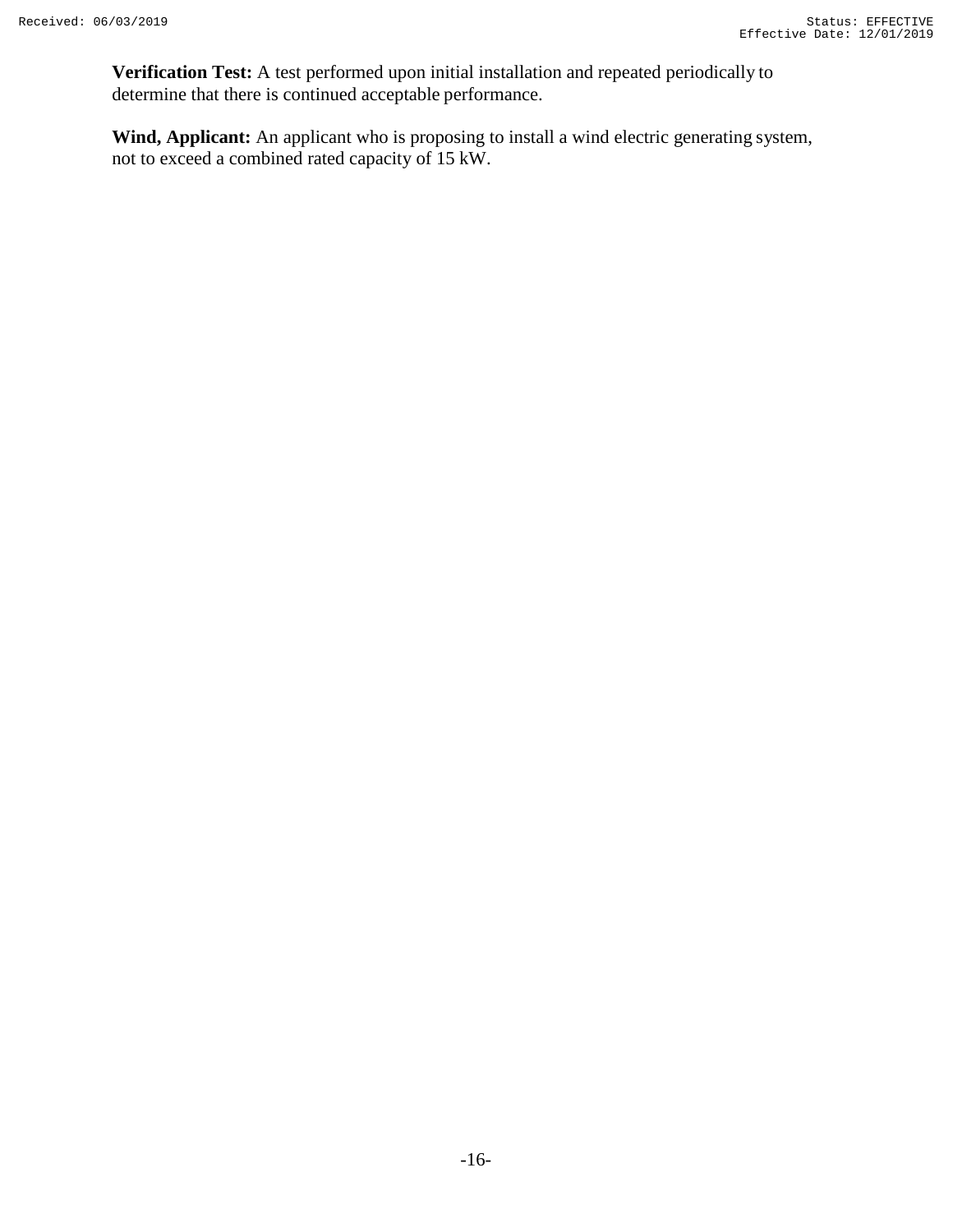#### **APPENDIX A**

#### <span id="page-16-0"></span>**NEW YORK STATE STANDARDIZED CONTRACT FOR INTERCONNECTION OF NEW DISTRIBUTED GENERATION UNITS WITH CAPACITY OF 15 kW OR LESS CONNECTED IN PARALLEL WITH UTILITY DISTRIBUTION SYSTEMS**

| <b>Customer Information:</b> | <b>Utility Information:</b> |  |  |
|------------------------------|-----------------------------|--|--|
| Name:                        | Name:                       |  |  |
| Address:                     | Address:                    |  |  |
| Telephone:                   | Telephone:                  |  |  |
| Fax:                         | Fax:                        |  |  |
| Email:                       | Email:                      |  |  |
| Unit Application/File No.:   | Utility Account Number:     |  |  |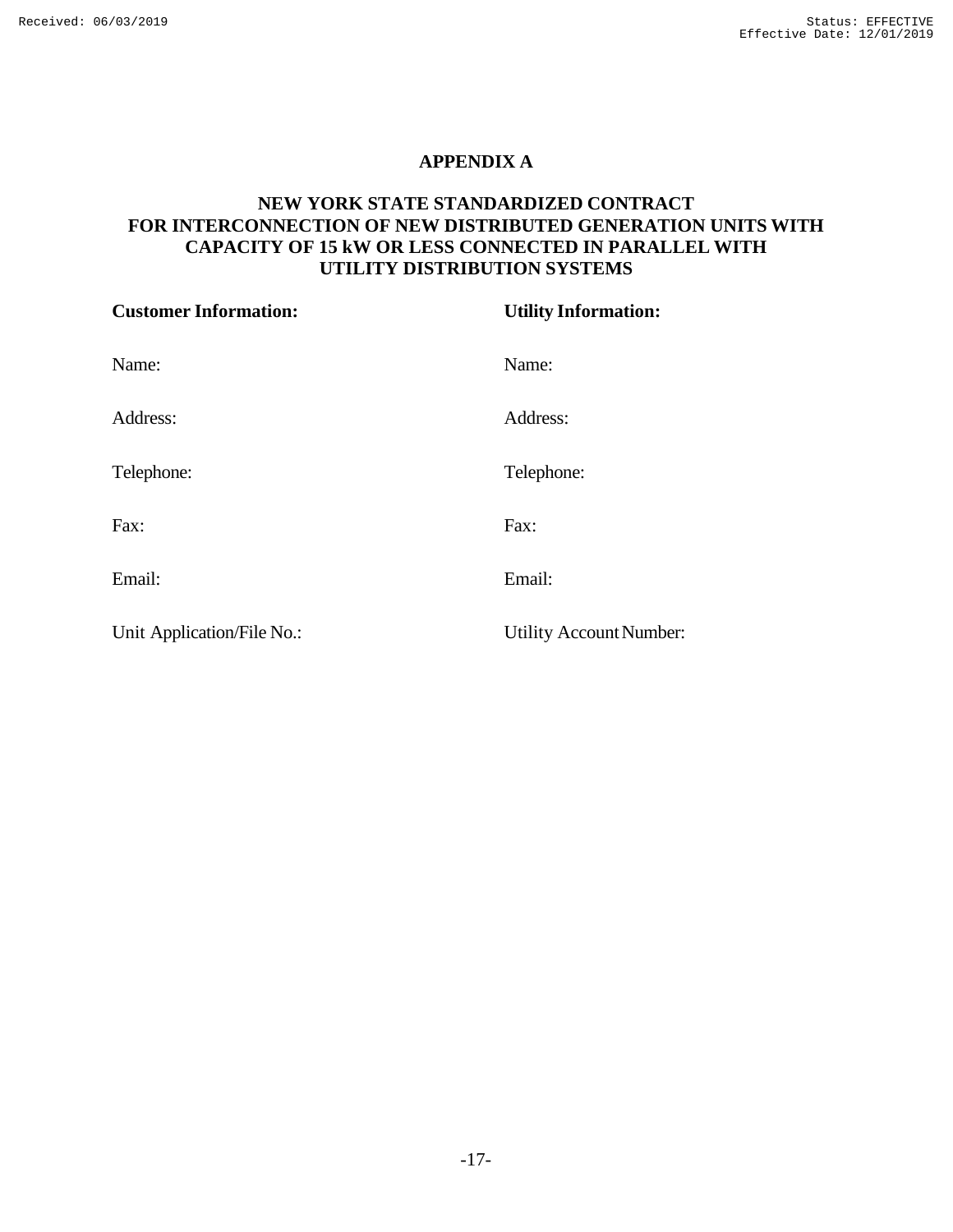#### **DEFINITIONS**

**Dedicated Facilities** means the equipment and facilities on the Utility's system necessary to permit operation of the Unit in parallel with the Utility's system.

**Delivery Service** means the services the Utility may provide to deliver capacity or energy generated by Customer to a buyer to a delivery point(s), including related ancillary services.

**"Net energy metering"** means the use of a net energy meter to measure, during the billing period applicable to a customer-generator, the net amount of electricity supplied by an electric corporation and provided to the corporation by a customer-generator.

**"SIR"** means the New York State Standardized Interconnection Requirements for new distributed generation units with a nameplate capacity of 15 kW or less connected in parallel with the Utility's distribution system.

**"Unit"** means the distributed generation unit with a nameplate capacity of 15 kW or less located on the Customer's premises at the time the Utility approves such Unit for operation in parallel with the Utility's system. This Agreement relates only to such Unit, but a new agreement shall not be required if the Customer makes physical alterations to the Unit that do not result in an increase in its nameplate generating capacity. The nameplate generating capacity of the Unit shall not exceed 15 kW.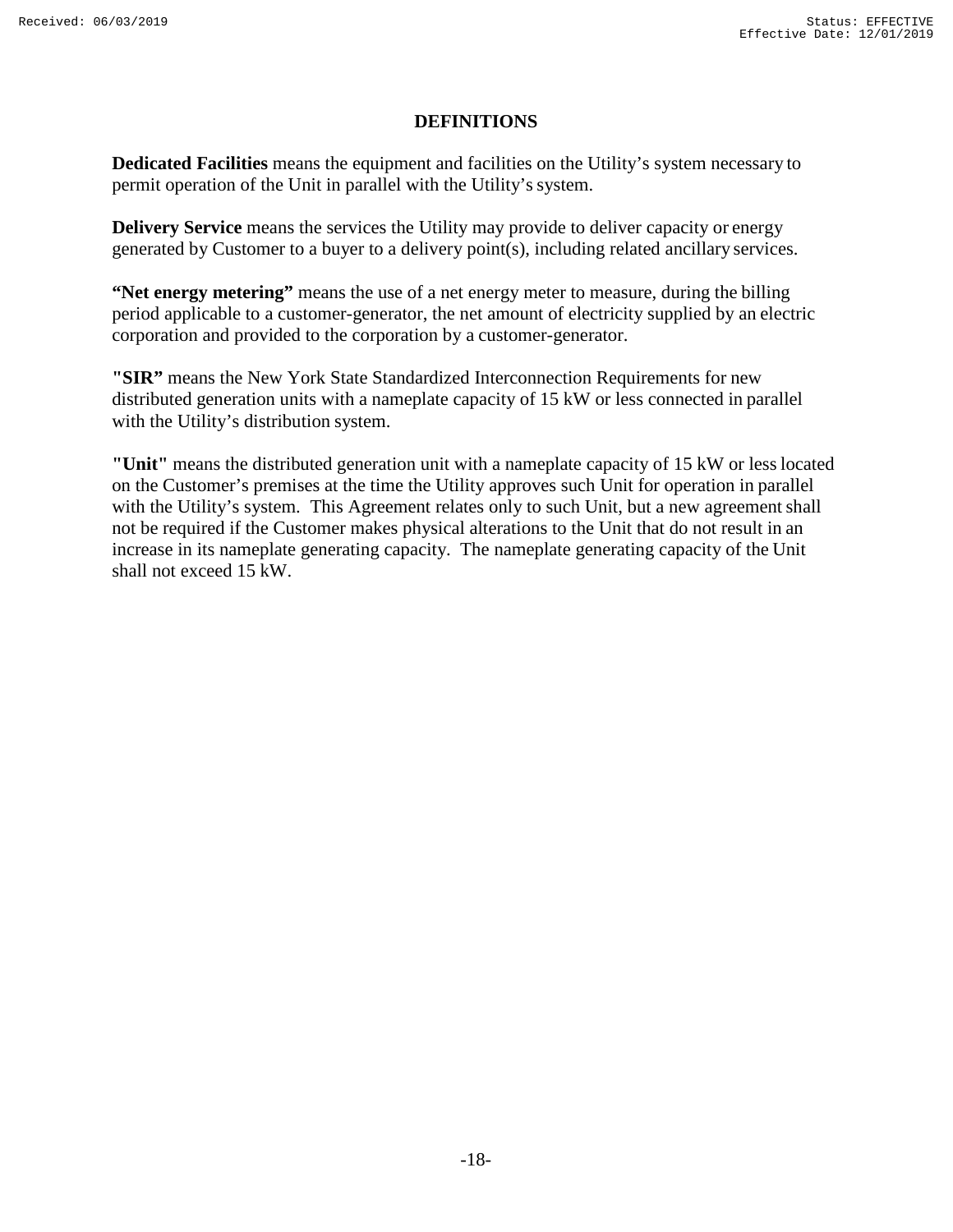### **I. TERM AND TERMINATION**

**1.1 Term:** This Agreement shall become effective when executed by both Parties and shall continue in effect until terminated.

- **1.2 Termination:** This Agreement may be terminated as follows:
	- a. The Customer may terminate this Agreement at any time, by giving the Utility sixty (60) days' written notice.
	- b. Failure by the Customer to seek final acceptance by the Utility within twelve (12) months after completion of the utility construction process described in the SIR shall automatically terminate this Agreement.
	- c. Either Party may, by giving the other Party at least sixty (60) days' prior written notice, terminate this Agreement in the event that the other Party is in default of any of the material terms and conditions of this Agreement. The terminating Party shall specify in the notice the basis for the termination and shall provide a reasonable opportunity to cure the default.
	- d. The Utility may, by giving the customer at least sixty (60) days' prior written notice, terminate this Agreement for cause. The Customer's non-compliance with an upgrade to the SIR, unless the Customer's installation is "grandfathered," shall constitute good cause.

**1.3 Disconnection and Survival of Obligations:** Upon termination of this Agreement the Unit will be disconnected from the Utility's electric system. The termination of this Agreement shall not relieve either Party of its liabilities and obligations, owed or continuing at the time of the termination.

**1.4 Suspension:** This Agreement will be suspended during any period in which the Customer is not eligible for delivery service from the Utility

## **II. SCOPE OF AGREEMENT**

**2.1 Scope of Agreement:** This Agreement relates solely to the conditions under which the Utility and the Customer agree that the Unit may be interconnected to and operated in parallel with the Utility's system.

**2.2 Electricity Not Covered:** The Utility shall have no duty under this Agreement to account for, pay for, deliver, or return in kind any electricity produced by the Facility and delivered into the Utility's System unless the system is net metered.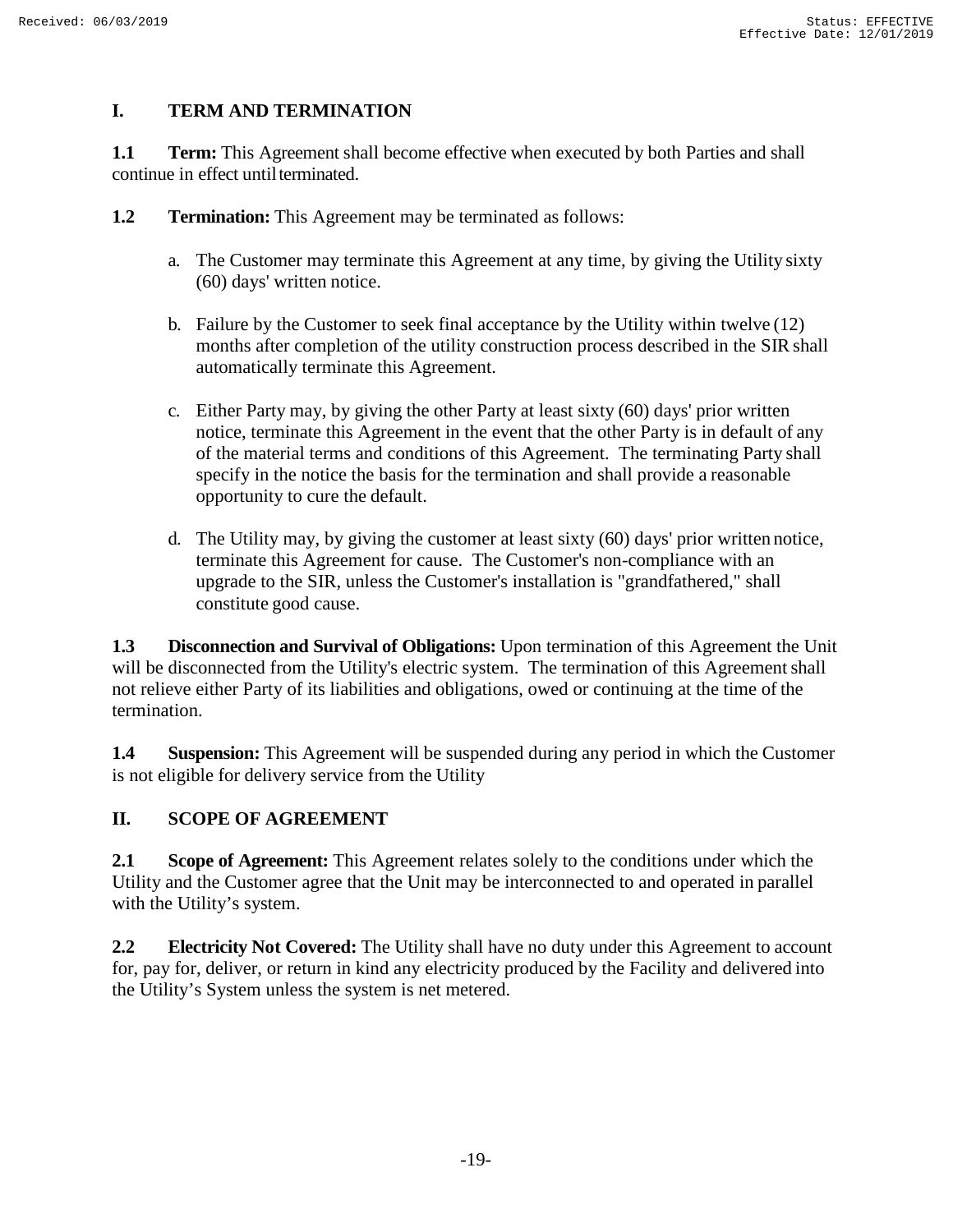### **III. INSTALLATION, OPERATION AND MAINTENANCE OF UNIT**

**3.1 Compliance with SIR:** Subject to the provisions of this Agreement, the Utility shall be required to interconnect the Unit to the Utility's system, for purposes of parallel operation, if the Utility accepts the Unit as in compliance with the SIR. The Customer shall have a continuing obligation to maintain and operate the Unit in compliance with the SIR.

**3.2 Observation of the Unit - Construction Phase:** The Utility may, in its discretion and upon reasonable notice, conduct reasonable on-site verifications during the construction of the Unit. Whenever the Utility chooses to exercise its right to conduct observations herein it shall specify to the Customer its reasons for its decision to conduct the observation. For purposes of this paragraph and paragraphs 3.3 through 3.5, the term "on-site verification" shall not include testing of the Unit, and verification tests shall not be required except as provided in paragraphs 3.3 and 3.4.

**3.3 Observation of the Unit - Ten-day Period:** The Utility may conduct on-site verifications of the Unit and observe the execution of verification testing within a reasonable period of time, not exceeding ten (10) business days after system installation. The applicant's facility will be allowed to commence parallel operation upon satisfactory completion of the verification test. The applicant must have complied with and must continue to comply with all contractual and technical requirements.

**3.4 Observation of the Unit - Post-Ten-day Period:** If the Utility does not perform an on-site verification of the Unit and observe the execution of verification testing within the ten-day period, the Customer will send the Utility within five (5) days of the verification testing a written notification certifying that the Unit has been installed and tested in compliance with the SIR, the utility-accepted design and the equipment manufacturer's instructions. The Customer may begin to produce energy upon satisfactory completion of the verification test. After receiving the verification test notification, the Utility will either issue to the Customer a formal letter of acceptance for interconnection, or may request that the applicant and utility set a date and time to conduct an on-site verification of the Unit and make reasonable inquiries of the Customer, but only for purposes of determining whether the verification tests were properly performed. The Customer shall not be required to perform the verification tests a second time, unless irregularities appear in the verification test report or there are other objective indications that the tests were not properly performed in the first instance.

**3.5 Observation of the Unit - Operations:** The Utility may conduct on-site verification of the operations of the Unit after it commences operations if the Utility has a reasonable basis for doing so based on its responsibility to provide continuous and reliable utility service or as authorized by the provisions of the Utility's Retail Electric Tariff relating to the verification of customer installations generally.

**3.6 Costs of Dedicated Facilities:** During the term of this Agreement, the Utility shall design, construct and install the Dedicated Facilities. The Customer shall be responsible for paying the incremental capital cost of such Dedicated Facilities attributable to the Customer's Unit. All costs associated with the operation and maintenance of the Dedicated Facilities after the Unit first produces energy shall be the responsibility of the Utility.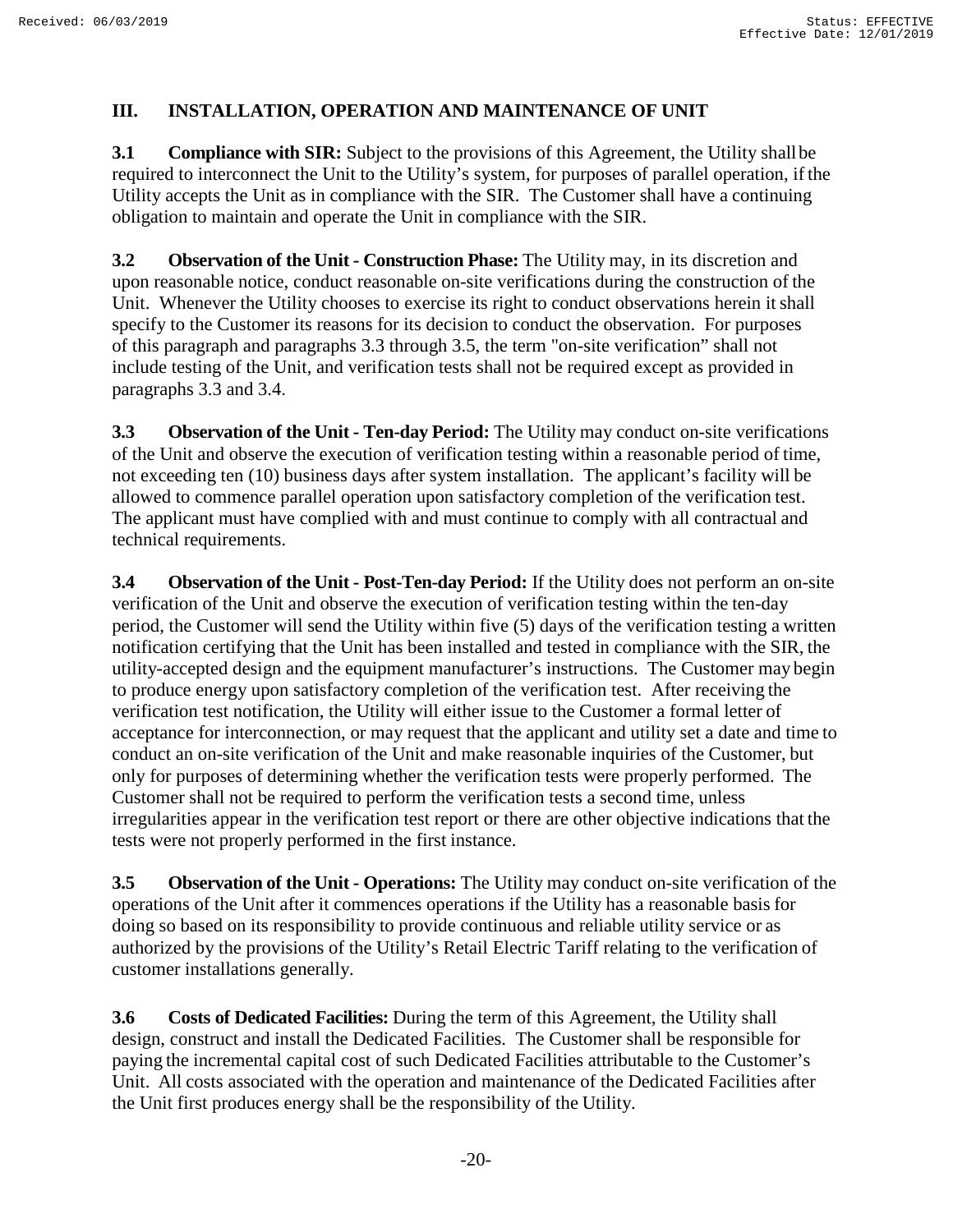## **IV. DISCONNECTION OF THE UNIT**

**4.1 Emergency Disconnection:** The Utility may disconnect the Unit, without prior notice to the Customer (a) to eliminate conditions that constitute a potential hazard to Utility personnel or the general public; (b) if pre-emergency or emergency conditions exist on the Utility system; (c) if a hazardous condition relating to the Unit is observed by a Utility inspection; or (d) if the Customer has tampered with any protective device. The Utility shall notify the Customer of the emergency if circumstances permit.

**4.2 Non-Emergency Disconnection:** The Utility may disconnect the Unit, after notice to the responsible party has been provided and a reasonable time to correct, consistent with the conditions, has elapsed, if (a) the Customer has failed to make available records of verification tests and maintenance of his protective devices; (b) the Unit system interferes with Utility equipment or equipment belonging to other customers of the Utility; (c) the Unit adversely affects the quality of service of adjoining customers.

**4.3 Disconnection by Customer:** The Customer may disconnect the Unit at any time.

**4.4 Utility Obligation to Cure Adverse Effect:** If, after the Customer meets all interconnection requirements, the operations of the Utility are adversely affecting the performance of the Unit or the Customer's premises, the Utility shall immediately take appropriate action to eliminate the adverse effect. If the Utility determines that it needs to upgrade or reconfigure its system the Customer will not be responsible for the cost of new or additional equipment beyond the point of common coupling between the Customer and the Utility.

### **V. ACCESS**

**5.1 Access to Premises:** The Utility shall have access to the disconnect switch of the Unit at all times. At reasonable hours and upon reasonable notice consistent with Section III of this Agreement, or at any time without notice in the event of an emergency (as defined in paragraph 4.1), the Utility shall have access to the Premises.

**5.2 Utility and Customer Representatives:** The Utility shall designate, and shall provide to the Customer, the name and telephone number of a representative or representatives who can be reached at all times to allow the Customer to report an emergency and obtain the assistance of the Utility. For the purpose of allowing access to the premises, the Customer shall provide the Utility with the name and telephone number of a person who is responsible for providing access to the Premises.

**5.3 Utility Right to Access Utility-Owned Facilities and Equipment:** If necessary forthe purposes of this Agreement, the Customer shall allow the Utility access to the Utility's equipment and facilities located on the Premises. To the extent that the Customer does not own all or any part of the property on which the Utility is required to locate its equipment or facilities to serve the Customer under this Agreement, the Customer shall secure and provide in favor of the Utility the necessary rights to obtain access to such equipment or facilities, including easements if the circumstances so require.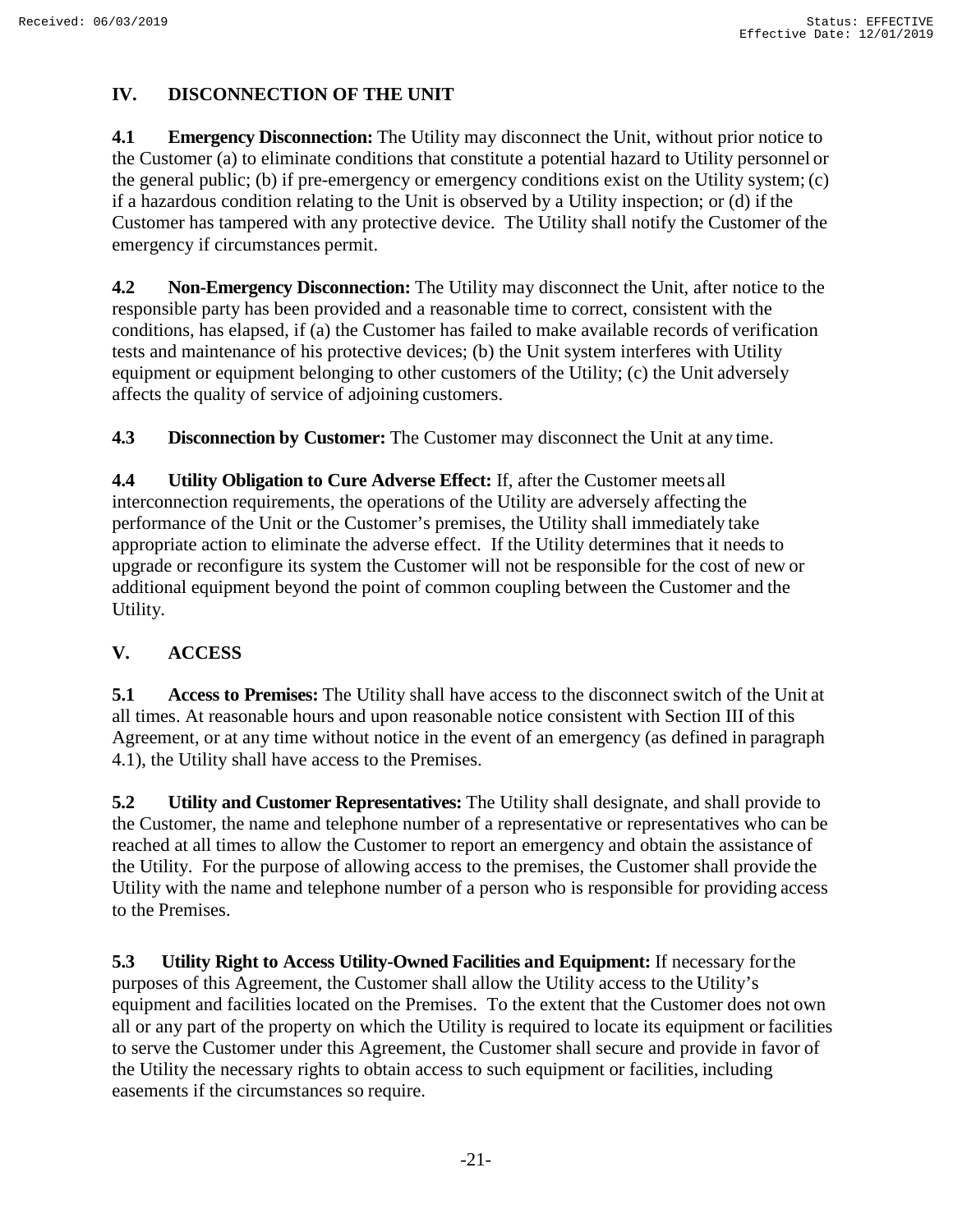### **VI. DISPUTE RESOLUTION**

**6.1 Good Faith Resolution of Disputes:** Each Party agrees to attempt to resolve all disputes arising hereunder promptly, equitably and in a good faith manner.

**6.2 Mediation:** If a dispute arises under this Agreement, and if it cannot be resolved by the Parties within ten (10) business days after written notice of the dispute, the parties agree to submit the dispute to mediation by a mutually acceptable mediator, in a mutually convenient location in New York State, in accordance with the then current CPR Institute for Dispute Resolution Mediation Procedure, or to mediation by a mediator provided by the New York Public Service Commission. The Parties agree to participate in good faith in the mediation for a period of up to 90 days. If the Parties are not successful in resolving their disputes through mediation, then the parties may refer the dispute for resolution to the New York Public Service Commission, which shallmaintain continuing jurisdiction over this Agreement.

**6.3 Escrow:** If there are amounts in dispute of more than two thousand dollars (\$2,000), the Customershall either place such disputed amountsinto an independent escrow account pending final resolution of the dispute in question, or provide to the Utilityan appropriate irrevocable standbyletter of credit in lieu thereof.

### **VII. INSURANCE**

**7.1** The Customer is not required to provide general liability insurance coverage as part of this Agreement, the SIR, or any other Utility requirement. Due to the risk of incurring damages however, the Public Service Commission recommends that every distributed generation customer protect itself with insurance.

**7.2 Effect:** The inability of the Utility to require the Customer to provide general liability insurance coverage for operation of the Unit is not a waiver of any rights the Utility may have to pursue remedies at law against the Customer to recover damages.

## **VIII. MISCELLANEOUS PROVISIONS**

**8.1 Beneficiaries:** This Agreement is intended solely for the benefit of the Parties hereto, and if a Party is an agent, its principal. Nothing in this Agreement shall be construed to create any duty to, or standard of care with reference to, or any liability to, any other person.

**8.2 Severability:** If any provision or portion of this Agreement shall for any reason be held or adjudged to be invalid or illegal or unenforceable by any court of competent jurisdiction, such portion or provision shall be deemed separate and independent, and the remainder of this Agreement shall remain in full force and effect.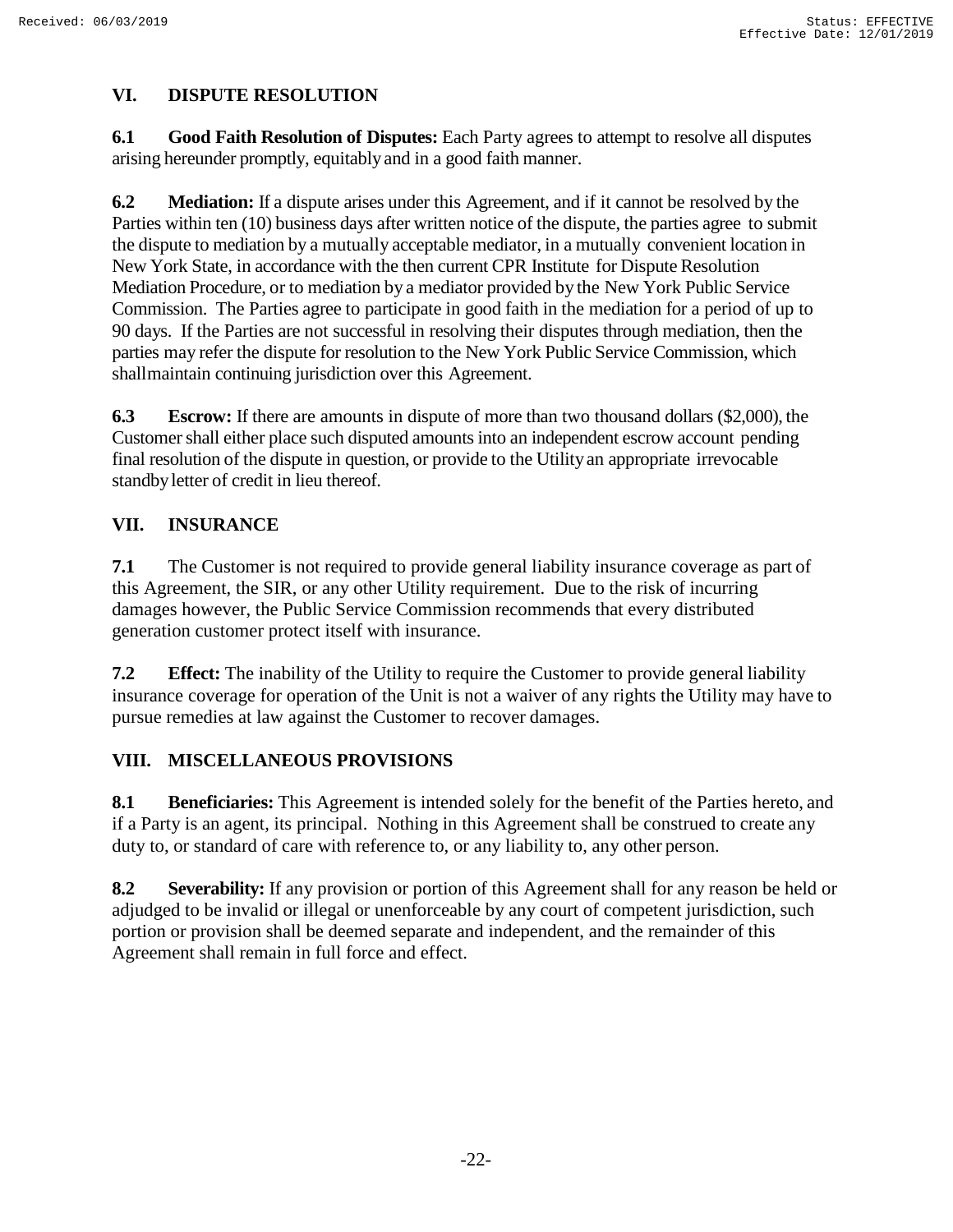**8.3 Entire Agreement:** This Agreement constitutes the entire Agreement between the Parties and supersedes all prior agreements or understandings, whether verbal or written.

**8.4 Waiver:** No delay or omission in the exercise of any right under this Agreement shall impair any such right or shall be taken, construed or considered as a waiver or relinquishment thereof, but any such right may be exercised from time to time and as often as may be deemed expedient. In the event that any agreement or covenant herein shall be breached and thereafter waived, such waiver shall be limited to the particular breach so waived and shall not be deemed to waive any other breach hereunder.

**8.5 Applicable Law:** This Agreement shall be governed by and construed in accordancewith the law of the State of New York.

**8.6 Amendments:** This Agreement shall not be amended unless the amendment is in writing and signed by the Utility and the Customer.

**8.7 Force Majeure:** For purposes of this Agreement, "Force Majeure Event" means any event: (a) that is beyond the reasonable control of the affected Party; and (b) that the affected Party is unable to prevent or provide against by exercising reasonable diligence, including the following events or circumstances, but only to the extent they satisfy the preceding requirements: acts of war, public disorder, insurrection, or rebellion; floods, hurricanes, earthquakes, lightning, storms, and other natural calamities; explosions or fires; strikes, work stoppages, or labor disputes; embargoes; and sabotage. If a Force Majeure Event prevents a Party from fulfilling any obligations under this Agreement, such Party will promptly notify the other Party in writing, and will keep the other Party informed on a continuing basis of the scope and duration of the Force Majeure Event. The affected Party will specify in reasonable detail the circumstances of the Force Majeure Event, its expected duration, and the steps that the affected Party is taking to mitigate the effects of the event on its performance. The affected Party will be entitled to suspend or modify its performance of obligations under this Agreement, other than the obligation to make payments then due or becoming due under this Agreement, but only to the extent that the effect of the Force Majeure Event cannot be mitigated by the use of reasonable efforts. The affected Party will use reasonable efforts to resume its performance as soon as possible.

**8.8 Assignment to Corporate Party:** At any time during the term, the Customer mayassign this Agreement to a corporation or other entity with limited liability, provided that the Customer obtains the consent of the Utility. Such consent will not be withheld unless the Utility can demonstrate that the corporate entity is not reasonably capable of performing the obligations of the assigning Customer under this Agreement.

**8.9 Assignment to Individuals:** At any time during the term, the Customer may assignthis Agreement to another person, other than a corporation or other entity with limited liability, provided that the assignee is the owner, lessee, or is otherwise responsible for the Unit.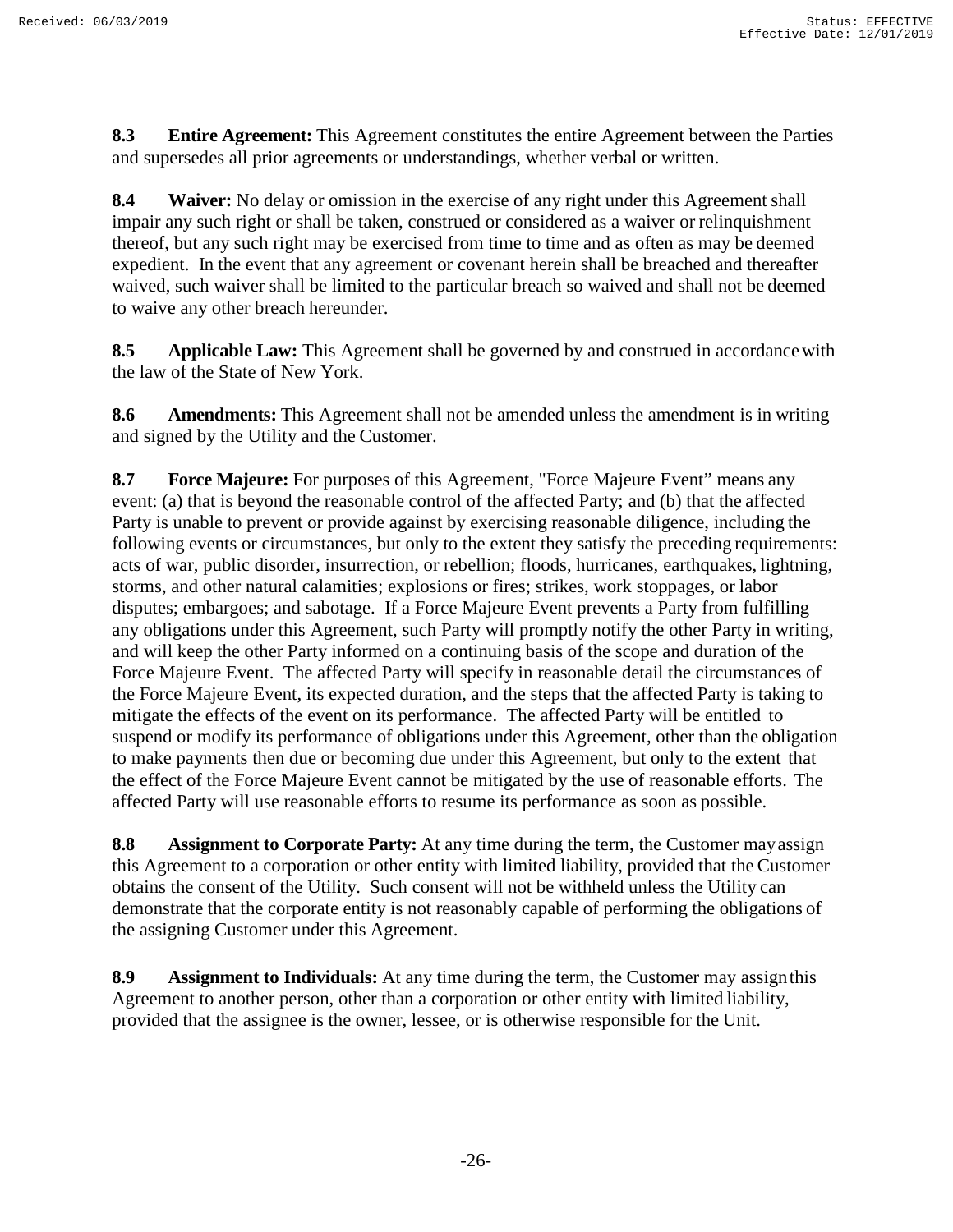**8.10 Permits and Approvals:** Customer shall obtain all environmental and other permits lawfully required by governmental authorities prior to the construction and for the operation of the Unit during the term of this Agreement.

**8.11 Limitation of Liability:** Neither by inspection, if any, or non-rejection, nor in any other way, does the Utility give any warranty, express or implied, as to the adequacy, safety, or other characteristics of any structures, equipment, wires, appliances or devices owned, installed or maintained by the Customer or leased by the Customer from third parties, including without limitation the Unit and any structures, equipment, wires, appliances or devices appurtenant thereto.

### **ACCEPTED AND AGREED:**

**Customer Signature:**

**Printed Name:**

**Title:**

**Date:**

**Utility Signature:**

**Printed Name:**

**Title:**

**Date:**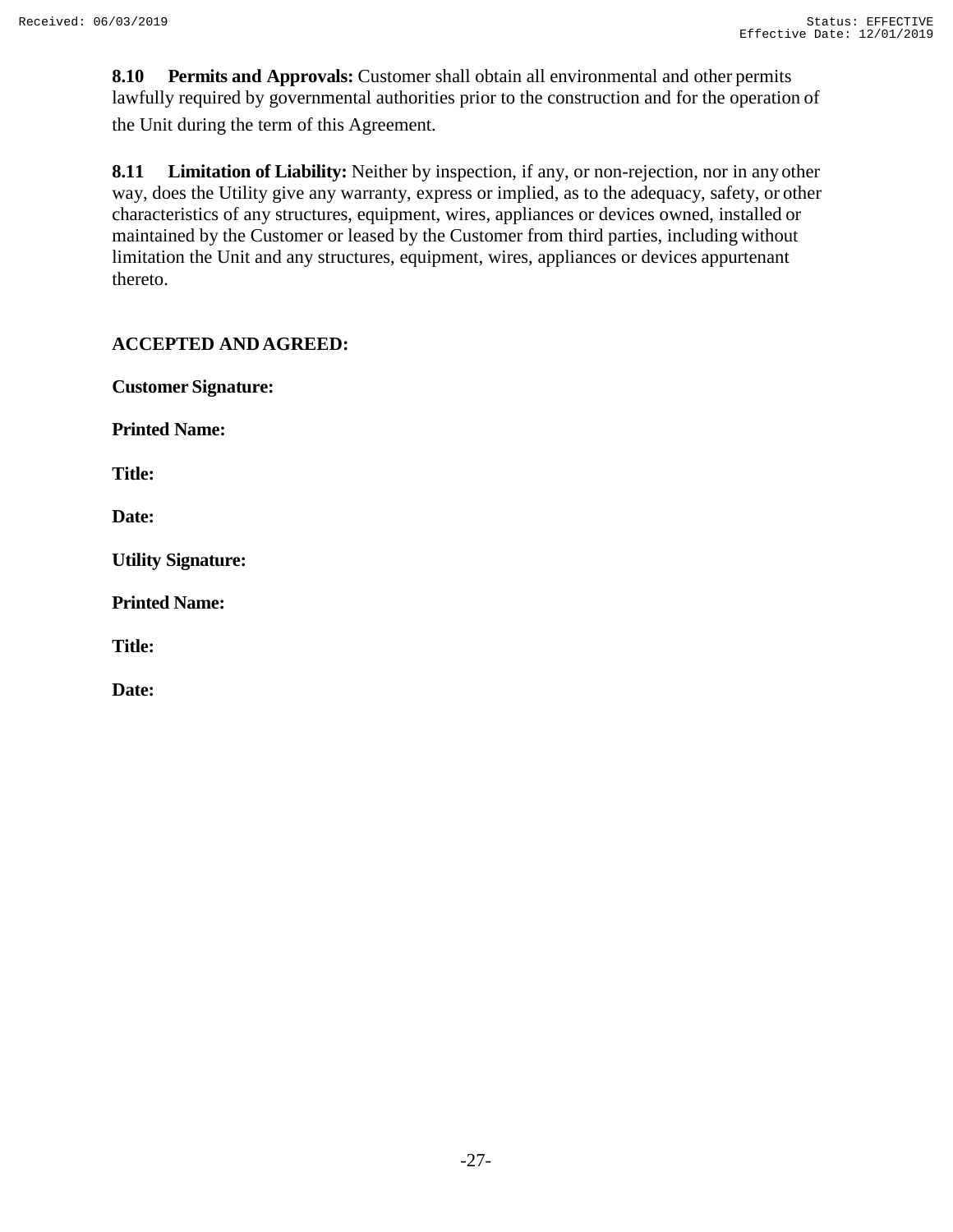#### **NEW YORK STATE STANDARIZED APPLICATION FOR INTERCONNECTION OF INVERTER BASED PARALLEL GENERATION EQUIPMENT TO THE ELECTRIC SYSTEM OF**

#### **Utility:**

#### **Customer:**

| Name:                |                                           |                  | Phone: $($ )       |               |
|----------------------|-------------------------------------------|------------------|--------------------|---------------|
| Address:             |                                           |                  | Fax: ( )           |               |
|                      |                                           |                  | Email:             |               |
|                      |                                           |                  | Municipality:      |               |
| Utility Account No.: |                                           |                  | Utility Meter No.: |               |
|                      | Agent (if any):                           |                  |                    |               |
| Name:                |                                           |                  | Phone: $($ )       |               |
| Address:             |                                           |                  | Fax: $($           |               |
|                      |                                           |                  | Email:             |               |
|                      | <b>Consulting Engineer or Contractor:</b> |                  |                    |               |
| Name:                |                                           |                  | Phone: $($ )       |               |
| Address:             |                                           |                  | Fax: (             | $\mathcal{E}$ |
|                      |                                           |                  | Email:             |               |
|                      | <b>Existing Electric Service:</b>         |                  |                    |               |
|                      | Capacity:                                 | Amperes          |                    |               |
|                      | Voltage:                                  | Volts            |                    |               |
|                      | Service Character:                        | ( ) Single Phase | ( ) Three Phase    |               |

### **Location of Protective Interface Equipment on Property:**

(*Include address if different from customer address.*)